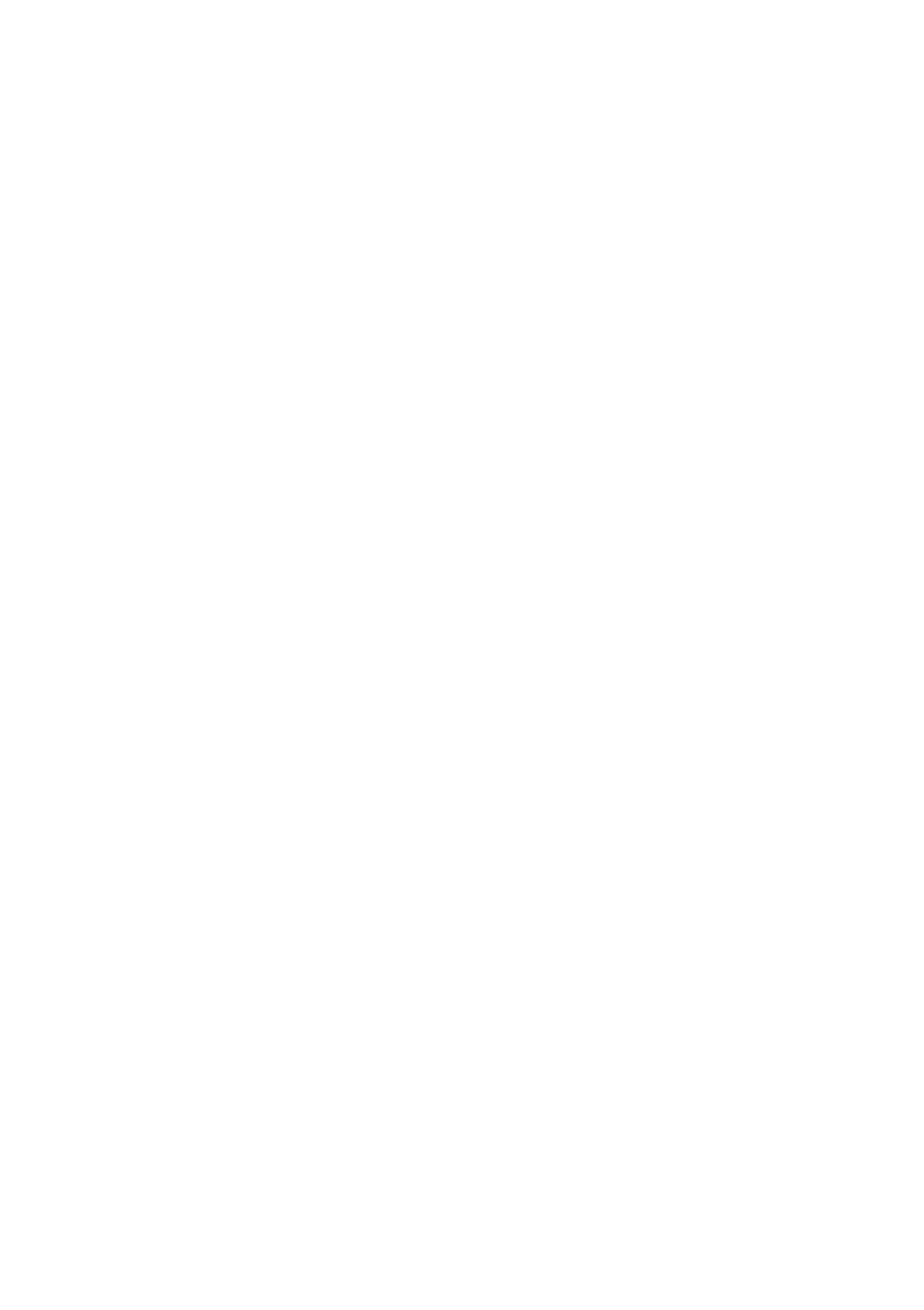# Spatial Concepts for Decolonizing the Americas

Edited by

Fernando Luiz Lara and Felipe Hernández

Cambridge **Scholars** Publishing

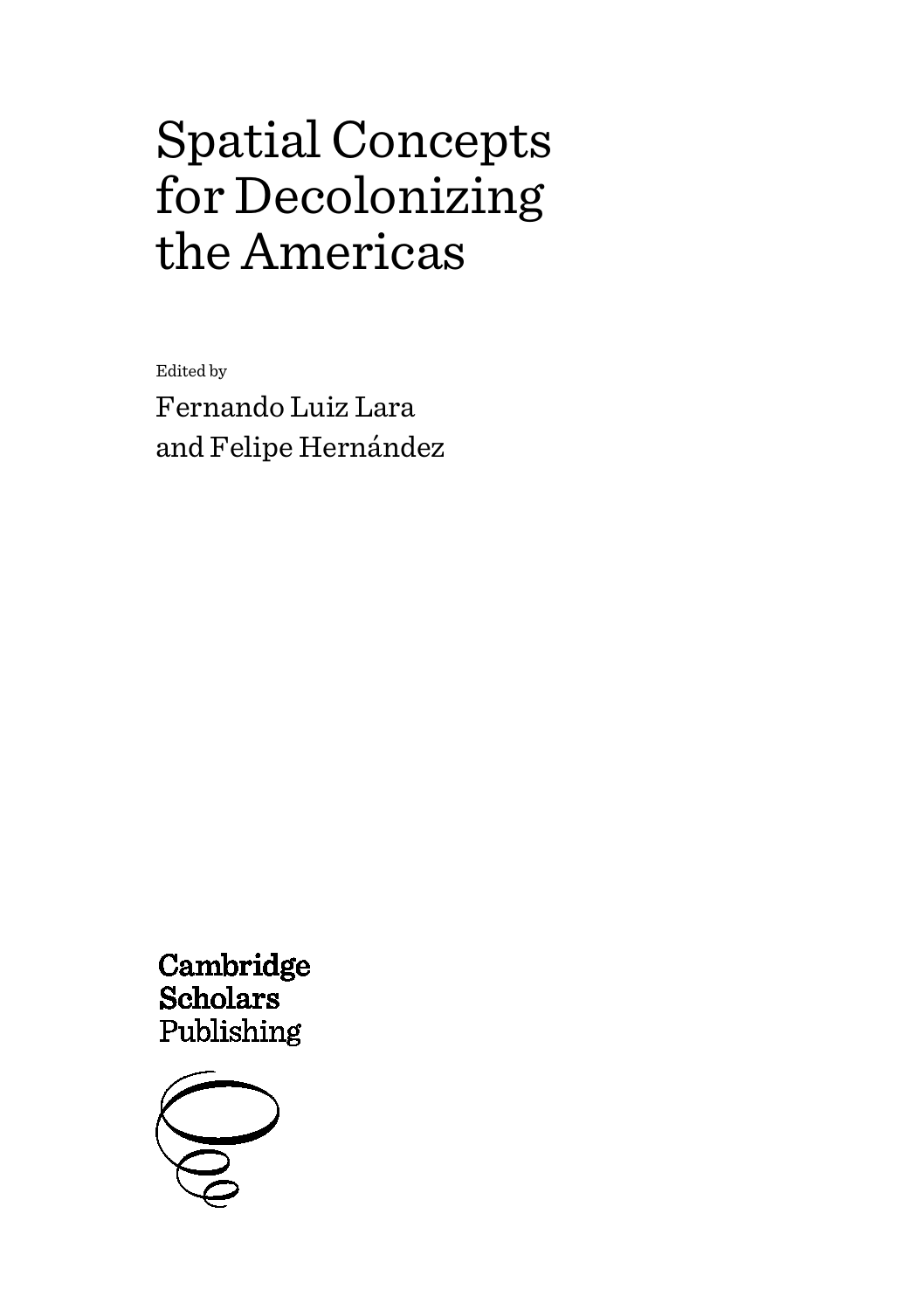Spatial Concepts for Decolonizing the Americas

Edited by Fernando Luiz Lara and Felipe Hernández

This book first published 2022

Cambridge Scholars Publishing

Lady Stephenson Library, Newcastle upon Tyne, NE6 2PA, UK

British Library Cataloguing in Publication Data A catalogue record for this book is available from the British Library

Copyright © 2022 by Fernando Luiz Lara and Felipe Hernández and contributors

All rights for this book reserved. No part of this book may be reproduced, stored in a retrieval system, or transmitted, in any form or by any means, electronic, mechanical, photocopying, recording or otherwise, without the prior permission of the copyright owner.

ISBN (10): 1-5275-7387-7 ISBN (13): 978-1-5275-7387-1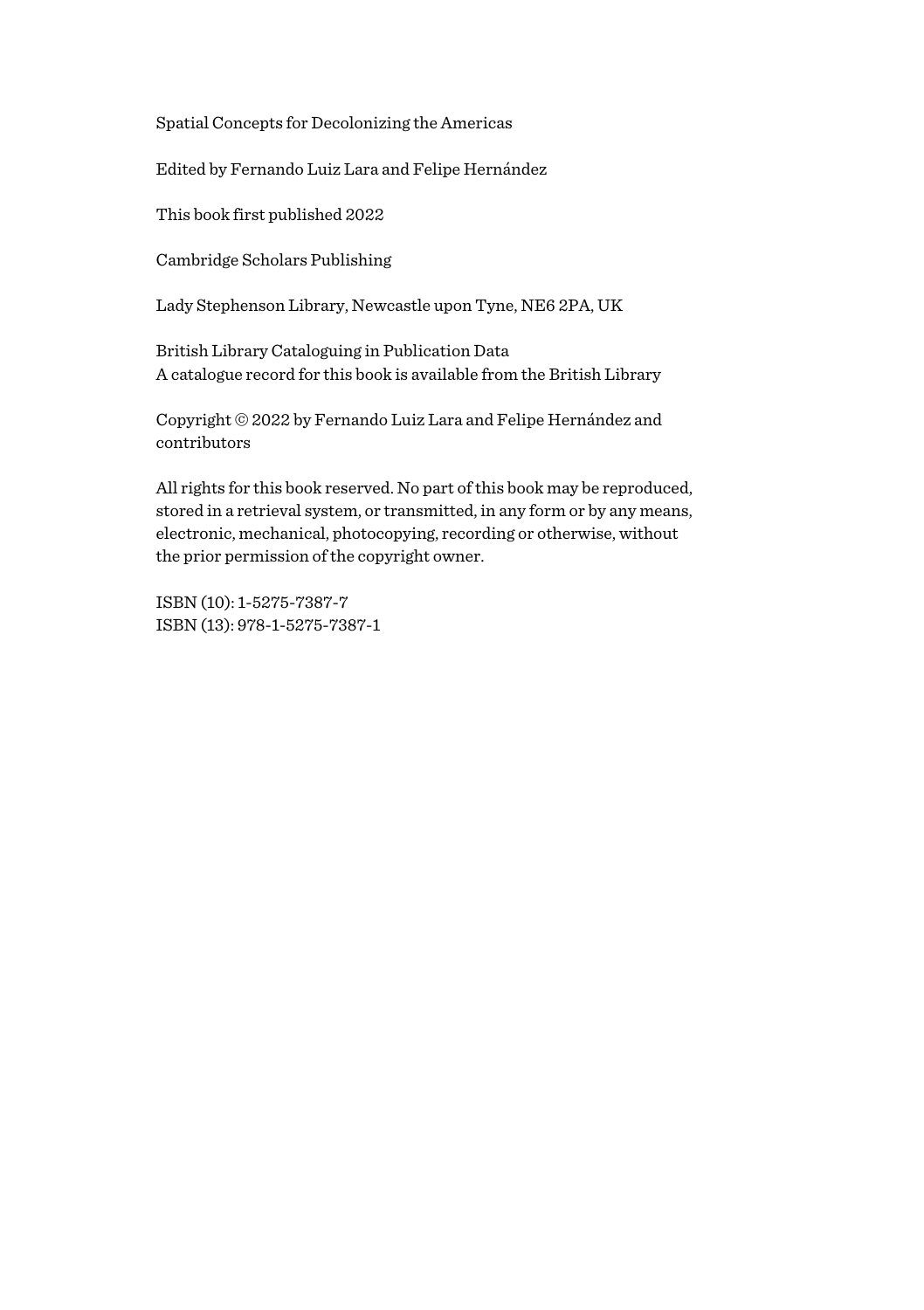## TABLE OF CONTENTS

| Felipe Hernández and Fernando Luiz Lara                                                                                                                   |
|-----------------------------------------------------------------------------------------------------------------------------------------------------------|
| Indigenous Modernities: The Tocapu and Other American Grids<br>Ana María León and Andrew Herscher                                                         |
| Domesticated Forests, Crop Exchange Networks, and Water Gardens:<br>New Concepts to Understand American Urbanisms<br>Clare Cardinal-Pett                  |
| Subverting the Colonial Gaze: Spatial Manifestations of Landscape<br>Visuality and Countervisual Possibilities<br>Zannah Matson                           |
| Settler-Colonial Architecture and the Visual Management<br>of Geopolitical Conflict: On the Representation(s) of Sovereignty<br>Manuel Shvartzberg Carrió |
| Modernities, Colonialities, and Bodies Supporting Concrete Shells<br>María González Pendás                                                                |
| Culture and Ethnicity: Race in Mexican Architecture<br>Luis E. Carranza                                                                                   |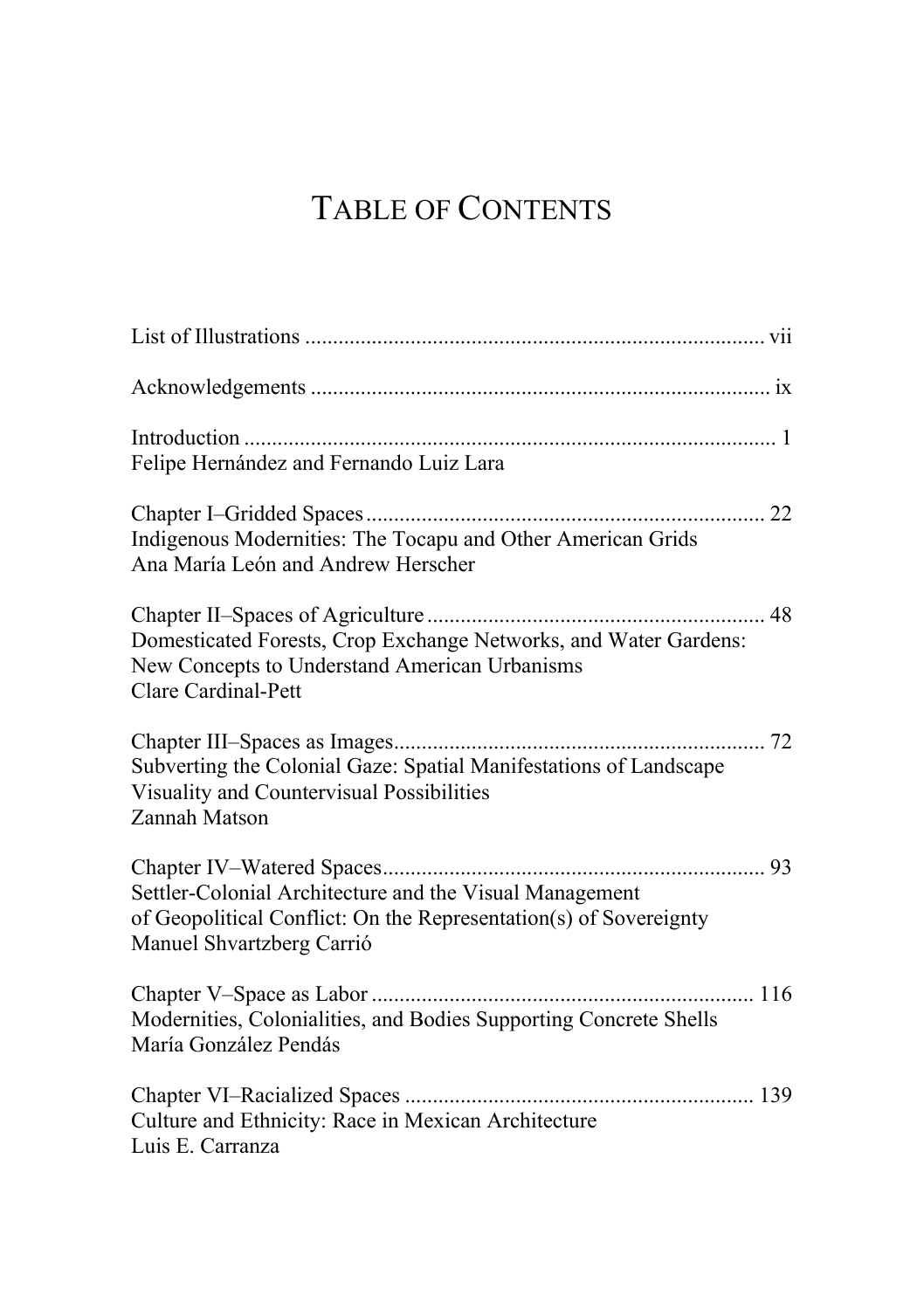## vi Table of Contents

| Negotiating Gender and Space: Lessons from Santo Domingo<br>Raksha Vasudevan |  |
|------------------------------------------------------------------------------|--|
|                                                                              |  |
|                                                                              |  |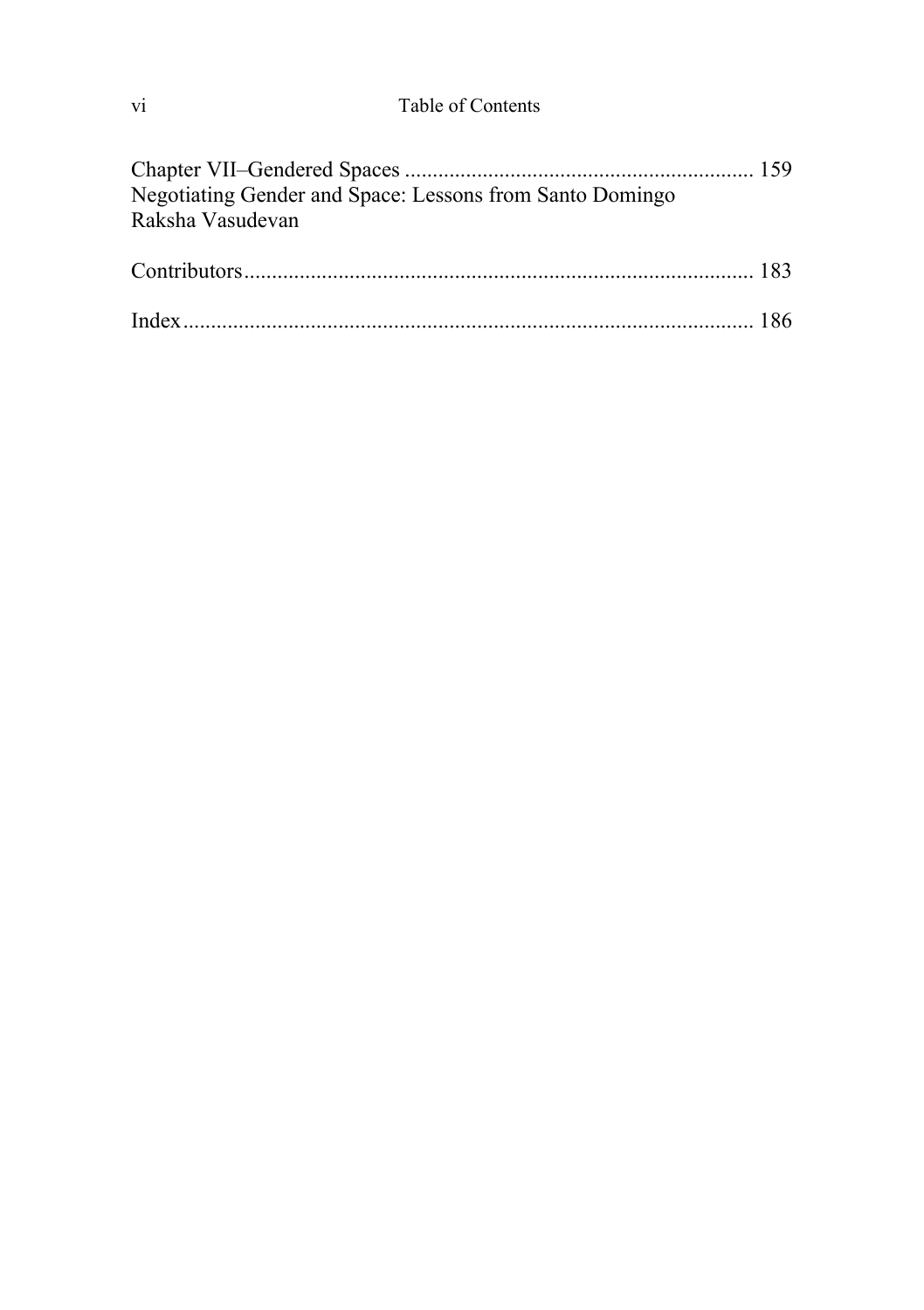## LIST OF ILLUSTRATIONS

### **1: Gridded Spaces**

- 1.1 Inca tunic, ca. 1400–1540.
- 1.2 Salt mines in Maras, Perú
- 1.3 Guaman Poma, "The town of Riobamba"
- 1.4 Guaman Poma, "The city of Cuzco, principal city and royal court of the twelve Inka kings of this realm, and bishopric of the church"
- 1.5 Juan Nicolás Emilio Harth-terré, "The city of Cuzco, with its four roads towards the four suyos"
- 1.6 Jaime Salcedo, transformation of the Huacaypata by the Spanish
- 1.7 Inca uncu with tocapu, ca. 1450–1540.
- 1.8 *Las castas*. Casta painting showing sixteen constructed racial groupings.
- 1.9 Humboldt and Bonpland, The Chimborazo and the Cotopaxi framed by charts and grids.
- 1.10 Teotihuacan, Temple of the Feathered Serpent
- 1.11 Map of Township No. 1 South, Range No. 1 East of Mount Diablo Meridian
- 1.12 Wiphala used in Chile 2019 protests

#### **2: Spaces of Agriculture**

- 2.1 *Americae Sive Qvartae Orbis Partis Nova Et Exactissima Descriptio*  Diego Gutiérrez and Hieronymus Cock, 1562
- 2.2 A contemporary view of the archaeological site at Caral in the Supe River Valley in the Norte Chico.
- 2.3 A view of the chinampas and canal system in 1912.
- 2.4 The Andean foot plow
- 2.5 The Afro-Eurasian Ox-drawn plow. Mural in the tomb of Sennedjem, Deir el-Medina, Egypt, circa 1200 BCE.

#### **3: Spaces as Images**

- 3.1 José Gamarra, Cinco Siglos de Tormentas
- 3.2 José Gamarra, Non Liquet
- 3.3 José Gamarra Absalon
- 3.4 Jonier Marin Amazonia Report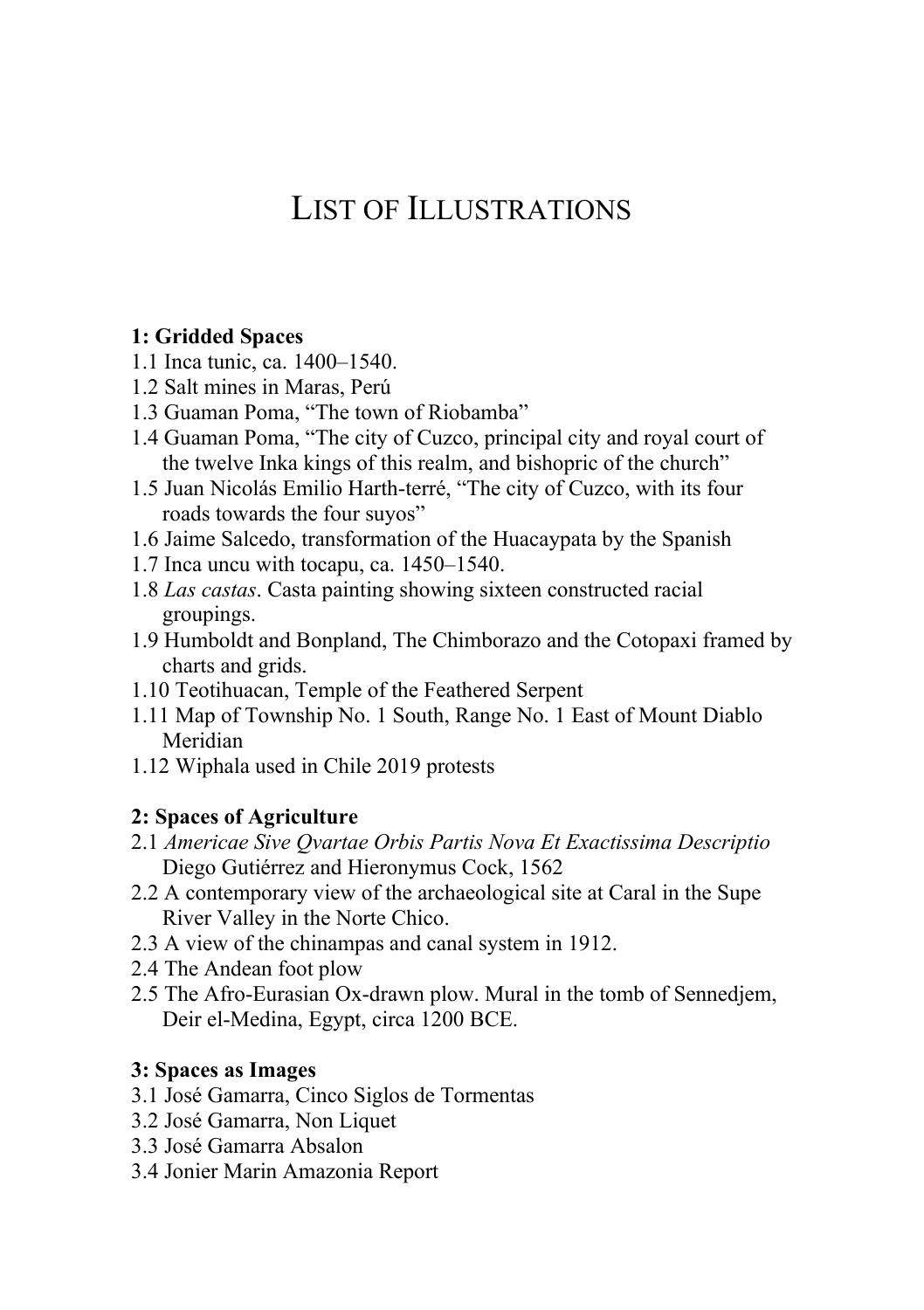## **4: Watered Spaces**

- 4.1 Sunnylands Estate in the Coachella Valley.
- 4.2 Reservation map, 1962. Progress Report, Agua Caliente Band of Cahuilla Indians.
- 4.3 Council Chairwoman Eileen Miguel and developer Sam Banowit outside Palm Springs Spa Hotel entrance colonnade.
- 4.4 "Generalized sketch showing possible relation of spring to geology." L. C. Dutcher and J. S. Bader, *Geology and Hydrology of Agua Caliente Spring, Palm Springs, California*.
- 4.5 Topography and water supply infrastructure around Agua Caliente hot springs, 1951.
- 4.6 "Geologic map of the Agua Caliente spring area, Palm Springs, California, showing location of wells, and water-level contours for 1958."

## **5: Spaces as Labor**

- 5.1 Labor Risk Form for Victor Rivero Lázaro
- 5.2 Félix Candela with Guillermo Rosell and Manuel Larrosa
- 5.2B Félix Candela, geometric studies for the shell of the Open Palmira Church
- 5.3 Cubiertas Ala worker, name unknown, walking down a shell under construction
- 5.4 Cubiertas Ala workers and Félix Candela atop experimental concrete umbrella after decentering
- 5.5 Cover of Intercontinentes
- 5.6 Climbing mechanism on edge beam of the Open Palmira Church

## **6: Racialized Spaces**

- 6.1 Department of Public Education Headquarters, 1922.
- 6.2 Cover of Manuel Amábilis, *La Arquitectura Precolombina de México*
- 6.3 Francisco Mujica, "Diagrams showing the Evolution of American Architecture" from *The History of the Skyscraper*, 1929.
- 6.4 Francisco Mujica, "The City of the Future: Hundred Story City in Neo-American Style"

## **7: Gendered Spaces**

- 7.1 Deborah's self portrait
- 7.2 Deborah's drawing of La Zurza's main street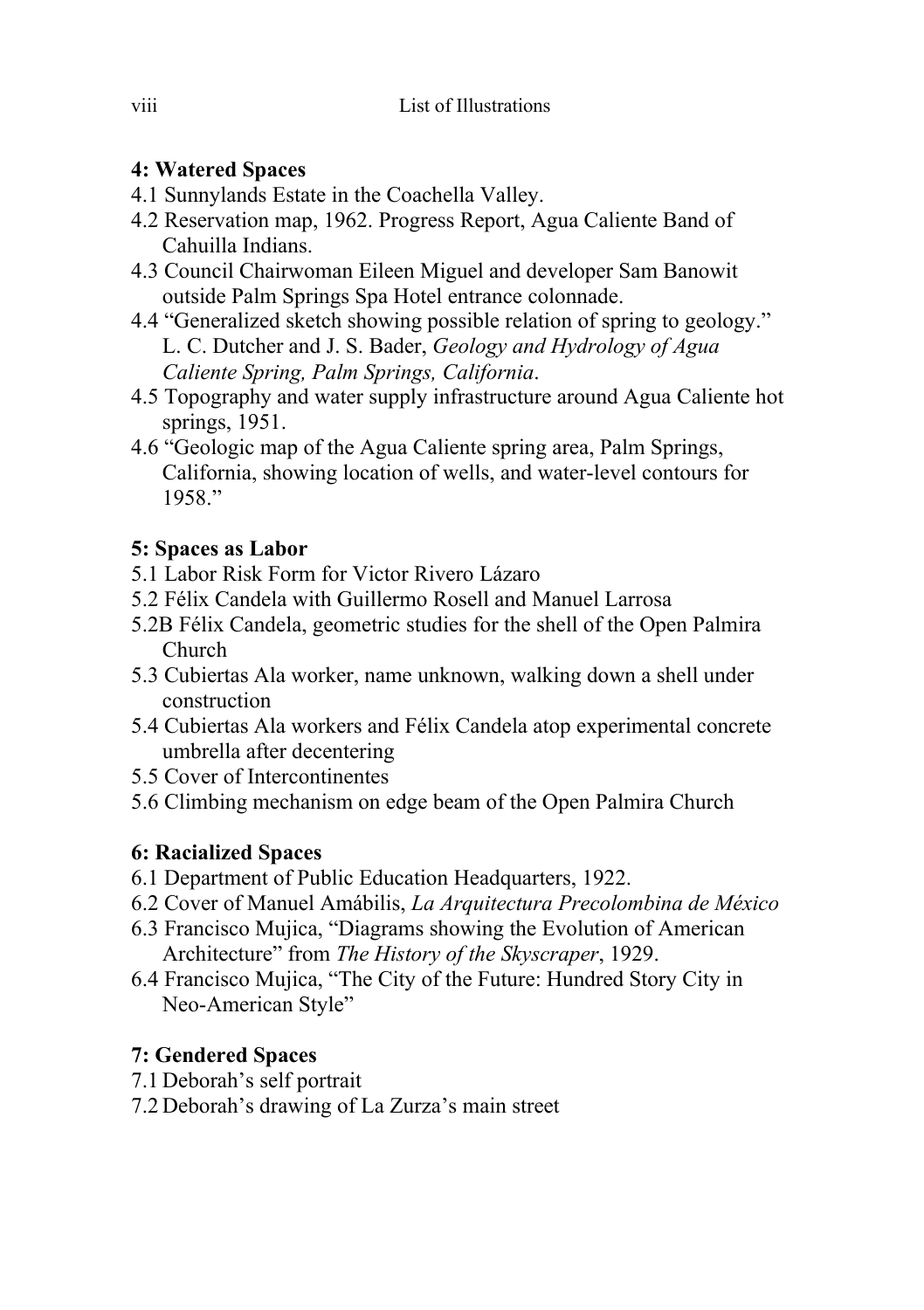## ACKNOWLEDGEMENTS

The intellectual exchanges between Fernando Lara and Felipe Hernandez go back two decades, and their shared roots much deeper. Both were born and raised in South America, notably not in any of its capital cities. Fernando Lara studied architecture at Universidade Federal de Minas Gerais in his native town of Belo Horizonte, and Felipe Hernandez got his architectural degree from Universidad San Buenaventura in his native town of Cali. From there they moved to the North in search of their doctorates, Lara getting his PhD from the University of Michigan in 2001 and Hernández finishing his at Nottingham in 2003. Their first collaboration happened in 2004 when Hernández organized a conference around *Transculturation* in which Lara was supposed to present but could not get funding to travel from Brazil where he was teaching to the UK. The next conference organized by Hernández, *Rethinking Informality,* would find Lara teaching at Texas and Hernández in Cambridge, where they finally met in February of 2011. Since then, they have collaborated in a series of publications and events, bouncing ideas against each other and influencing each other thoughts like in the special issue of the Colombian journal DeArq, jointly edited between 2018 and its publication in 2021.

In 2019 they were once again together in a session at the Society of Architectural Historians meeting in Providence, Rhode Island when they decided, over a pint of beer, to organize a Colloquium on Decolonizing the Spatial History of the Americas. The Colloquium was held in Austin, February 10-11, 2020, and it was the last time the authors of this book were together for a conference, only three weeks before the world shut down any travel due to the Covid pandemic. The Colloquium was jointly sponsored by the University of Texas Potter Rose Professorship in Urban Planning, the Graduate School and the Provost initiative on diversity and equity, and the University of Cambridge Institute of Latin American Studies.

The introduction by Hernández and Lara and the seven chapter of this book are the result of the 2020 Colloquium, and we thank the authors Ana Maria Leon, Andrew Herscher, Clare Cardinal-Pett, Zannah Matson, Manuel Shvartzberg Carrió, Luis Carranza and Raksha Vasudevan for their dedication to this project and their patience with our slow and not-steady editorial work.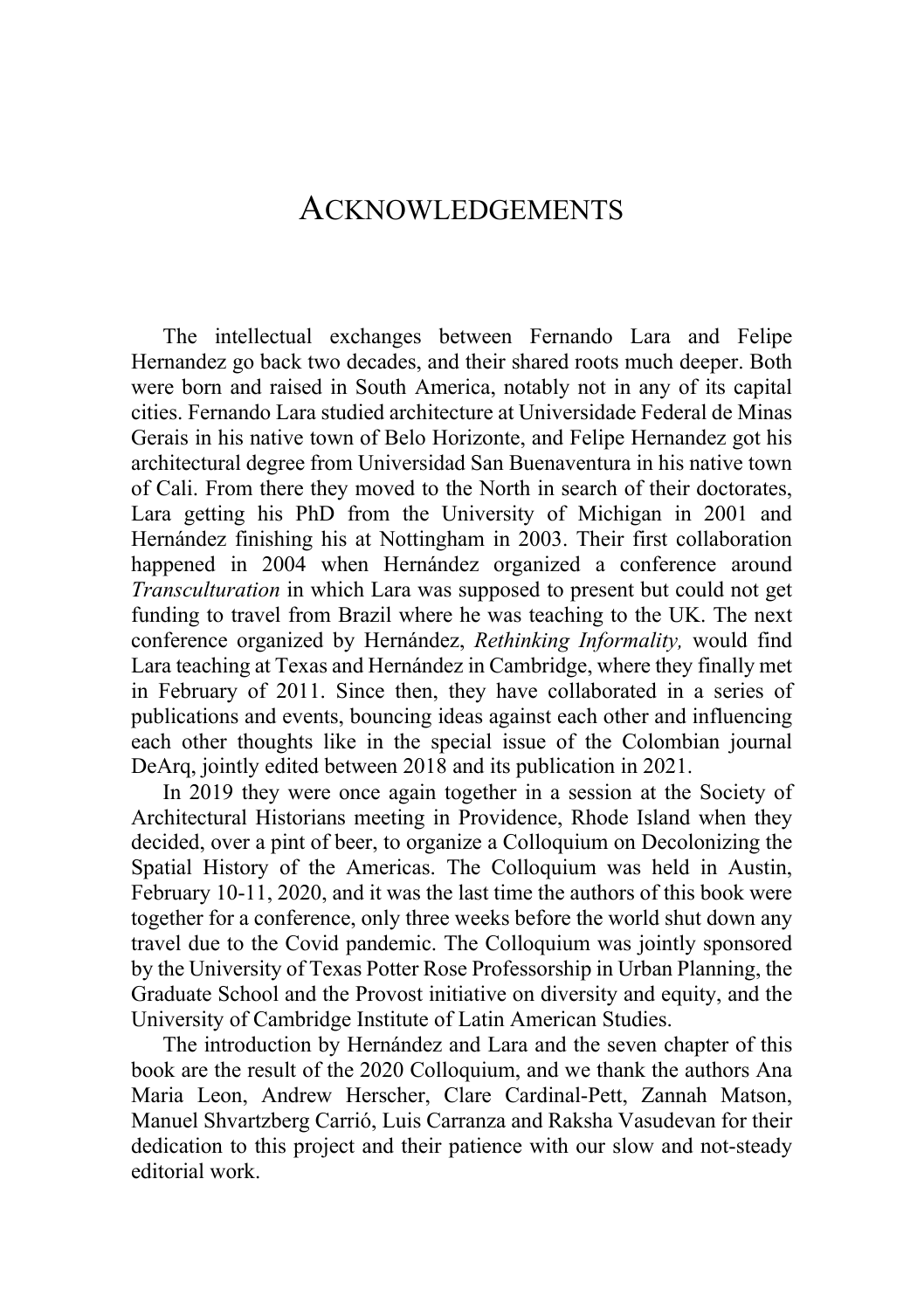#### x Acknowledgements

We also want to thank the authors of our other book that resulted from the 2020 Colloquium, Decolonizing the Spatial History of the Americas, published by Texas Center for American Architecture and Design in 2021. The work of Fernando Martinez Nespral, Ruth Verde Zein, Catherine Ettinger, Louise Noelle, Patricio Del Real, Clara Irazabal, Patrick Haughey, Victoria Sanchez, Ana Ozaki and Elisa Danese contributed significantly for those debates. Also important were the ideas and the logistical support of PhD students Ernesto Bilbao, Barbara Aguiar and Irina Rivero.

This book would not be possible without the guidance of Adam Rummers, our editor at Cambridge Scholars Publishing and Joshua Moskowitz, our research assistant at Texas.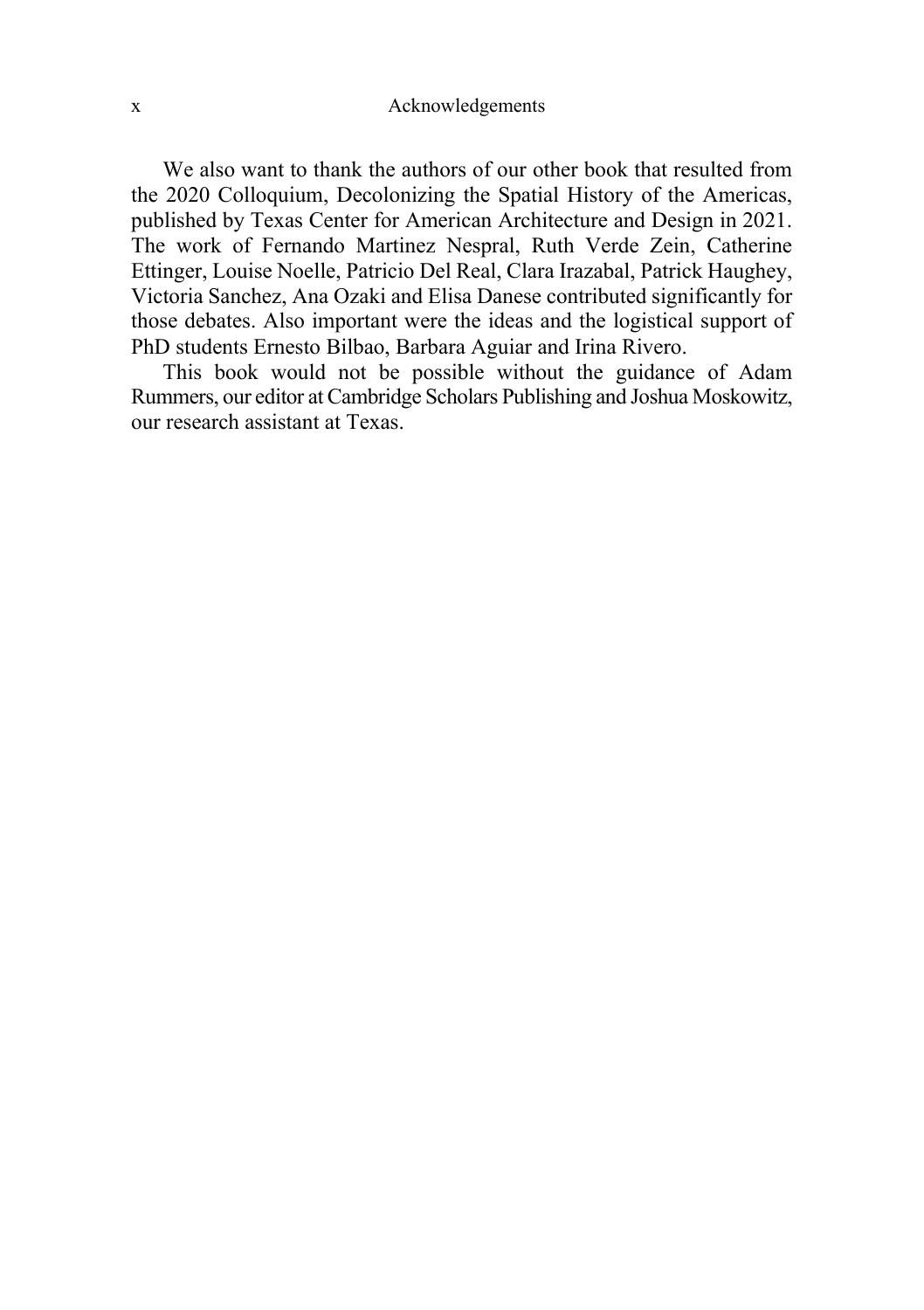## **INTRODUCTION**

## FELIPE HERNÁNDEZ AND FERNANDO LUIZ LARA

*Wiingaashk* [sweetgrass] *belongs to herself. So I offer, in its place, a braid of stories meant to heal our relationship with the world. This braid is woven from three strands: indigenous ways of knowing, scientific knowledge, and the story of an Anishinabekwe scientist trying to bring them together in service to what matters most. It is an intertwining of science, spirit, and story—old stories and new ones that can be medicine for our broken relationship with our land.*<sup>1</sup>

*—Robin Wall Kimmerer, Braiding Sweetgrass* 

In her book *Braiding Sweetgrass*, Robin Kimmerer introduces a number of possibilities to embark on the difficult task of healing the relationship that we, the multiple and heterogeneous residents of the Americas, have established with the broad range of spaces we inhabit and modify. Kimmerer's deeply poetic and knowledgeable prose is not offered as a point of departure but, rather, as a guiding star to lead a challenging and complex process addressing several centuries of oppression and the exclusion of native ecological knowledge. Her work is representative of a whole series of decolonizing currents throughout the Americas, where indigenous groups seek to reassert their presence in the land, as well as their knowledge. Her work intersects that of many First Nations Peoples and Indigenous Groups across the continent. Like Kimmerer, the editors of this volume, Fernando Lara and Felipe Hernández, left their homelands to pursue graduate education in Anglophonic universities, only to spend the rest of their lives pointing out, and attempting to correct, the insufficiencies of the epistemological traditions they inhabit.<sup>2</sup>

<sup>1</sup> Robin Wall Kimmerer, *Braiding Sweetgrass: Indigenous Wisdom, Scientific Knowledge and the Teachings of Plants* (Minneapolis: Milkweed Editions, 2015), x. 2 Felipe Hernández, *Beyond Modernist Masters: Contemporary Architecture in Latin America* (Basel; Birkhäuser, 2010); Felipe Hernández, "(In)Visibility, Poverty and Cultural Change in Latin American Cities," *Harvard Design Magazine* 34, no. 2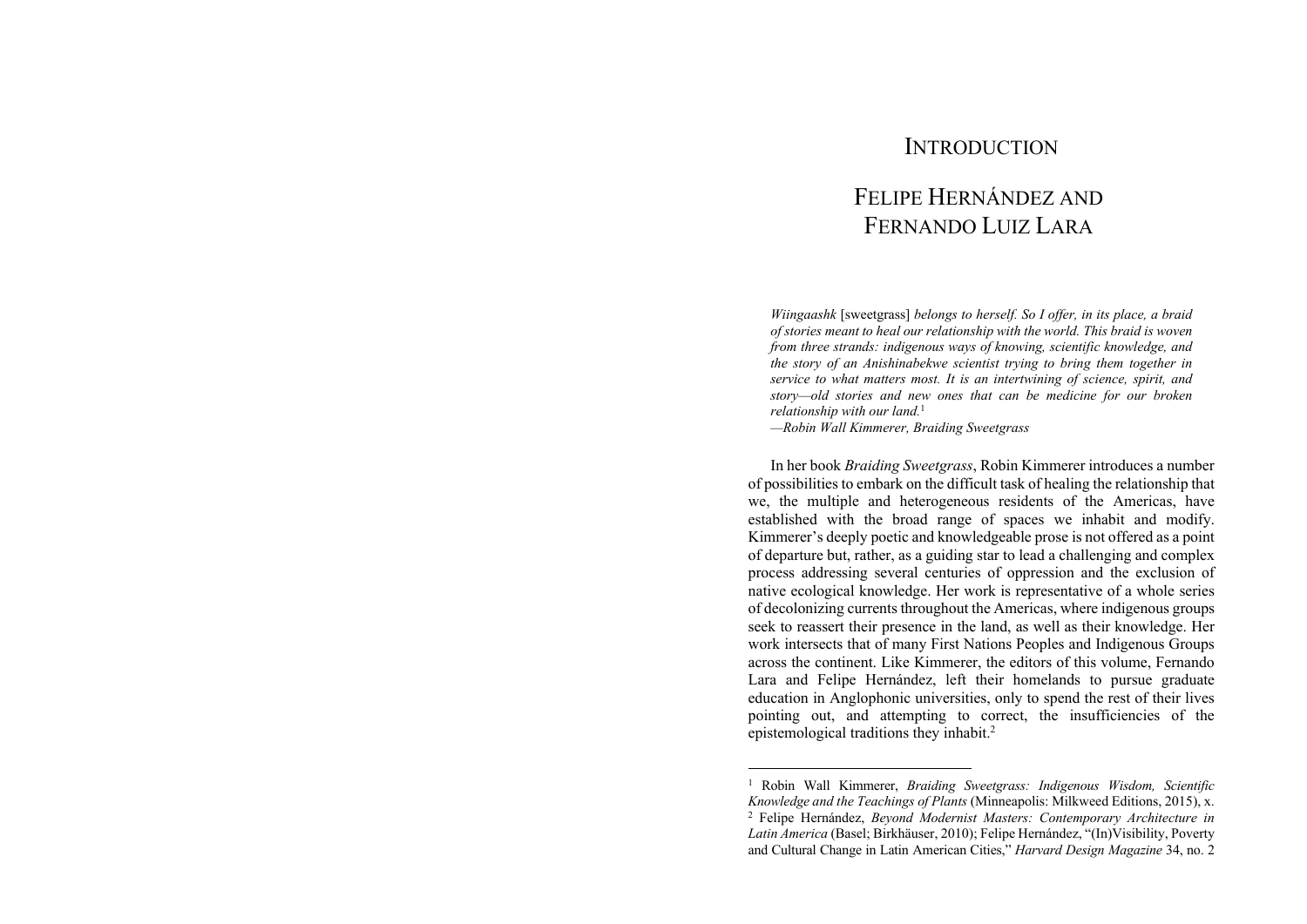#### Introduction

To paraphrase Kimmerer, the texts included in this volume braid together several strings–European scholarship, contemporary indigenous discourses, afro-descendant critiques, feminist theory, and transgender debates, to name a few– in—order to address questions about the role of architecture in the historical production of social inequalities and environmental degradation. To that end, the authors in this volume embrace a number of scholarly propositions spearheaded by academics in different disciplines whose aim is to challenge the singular authority of European knowledge, while revealing the existence of, and intersecting, other epistemological positions in their attempt to welcome the notion of a "pluriverse"–not a singular universe dominated by western knowledge and institutions, but the overlapping coexistence of multiple world-views that present alternatives to the dominant model based on the colonial-modern order: capitalism, racial classification, patriarchy, environmental exploitation, etc. This is not a singular discourse but a series of debates that have not yet permeated fully into architectural academia. These debates, however, provide an opportunity to acknowledge the role of architecture in the production of sustained social inequalities, disparate urban landscapes and environmental degradation. We argue that the rise of architecture, as a unique discipline, on the one hand, and the conquest of the American continent, on the other, are not just chronological coincidences but interdependent variables of the same process of modernization.3

Traditional architectural scholarship has not entertained those parallel developments, treating the spatial occupation of the Americas as a consequence of the Renaissance, and as part of a process of European modernization. Ignoring the existence of a growing body of scholarly literature that questions these assumptions, the fields of architectural history and theory focus on the construction and maintenance of a canon, which provides the basis for architectural judgment: what is architecture, and what is not. The limits of the canon, however, are revealed by the (in)famous "Tree of Architecture", presented by Sir Banister Fletcher in his 1903 edition of *A History of Architecture on the Comparative Method*, first published in 1896 by himself and his father of the same name. The tree of architecture constructs a history based on a system of ancestry in which the

<sup>(</sup>Fall/Winter 2011); Luis E. Carranza and Fernando Luiz Lara, *Modern Architecture in Latin America: Art Technology and Utopia* (Austin: The University of Texas at Austin, 2015); Fernando Luiz Lara, *Excepcionalidad del Modernismo Brasileño* (São Paulo: Romano Guerra Editora, 2019).

<sup>&</sup>lt;sup>3</sup> Fernando Luiz Lara, "American Mirror: The occupation of the Americas and the Rise of Architecture are We Know it," *The Plan Journal* 5, no. 1 (May 2020). https://doi.org/10.15274/tpj.2020.05.01.5.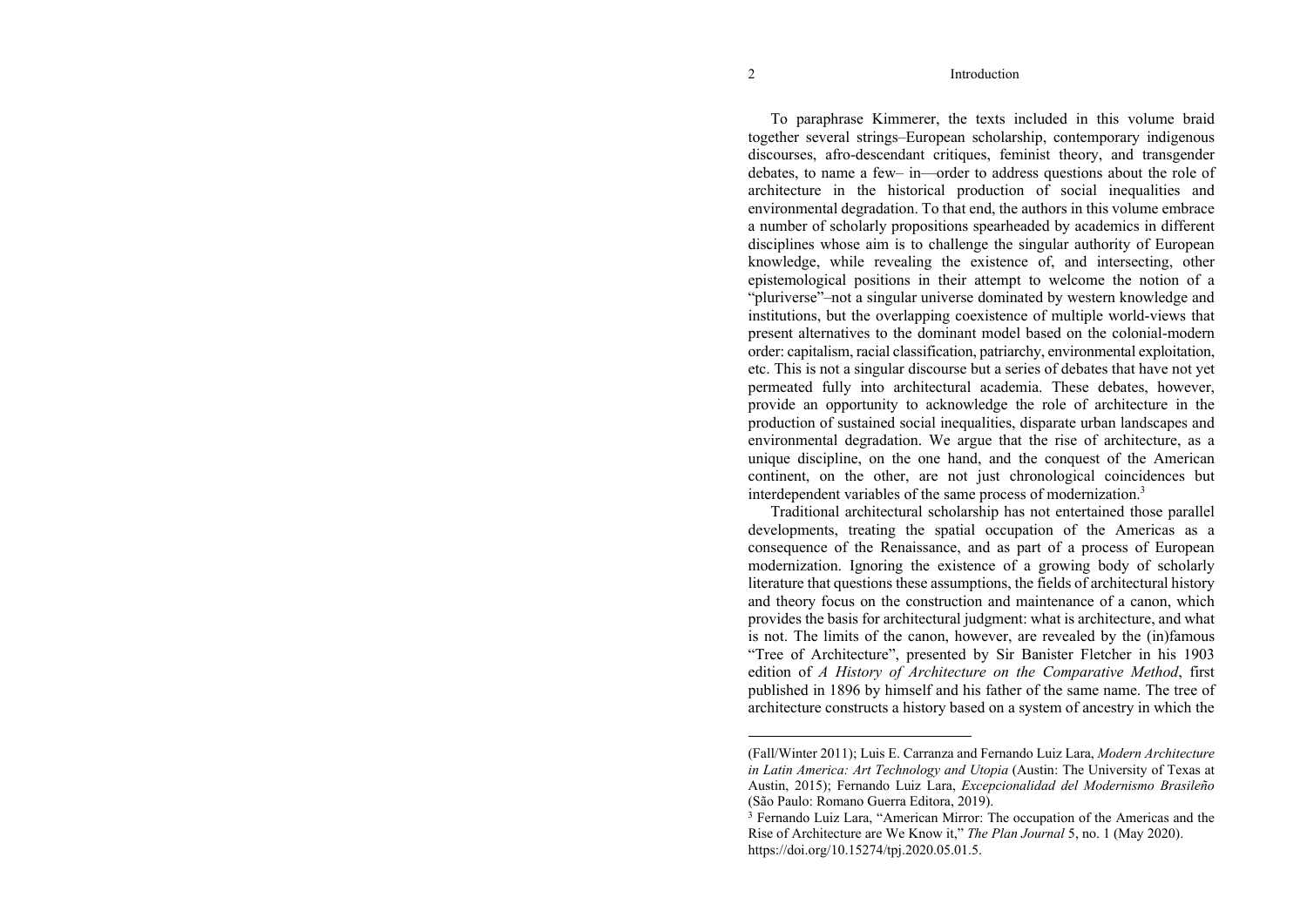northern European styles in the 18<sup>th</sup> century (Greece - Rome - Gothic -Renaissance) form the trunk, while all other major manifestations are placed on top branches. The lower branches, placed strategically below Greek architecture to represent the "non-historical styles": The Persian, Mexican, Egyptian, Assyrian, Indian and Chinese.

Moreover, the choice of a tree implies stability and strength, presenting the intellectual construction of Western architectural historicity as something natural. In other words, the tree undermines those architectures that cannot be supported by history –the non-historical styles–creating a system of scholarly exclusion that is still used today. A decolonial perspective such as the one we embrace in this book following the work of theorists like Anibal Quijano, Arturo Escobar, Walter Mignolo or Silvia Rivera Cusicanqui, amongst numerous others, enable us to engage a much broader base for the historical study of contemporary architectures throughout the Americas. Surpassing the limitations of Fletcher's tree. We seek to include local pre-Columbian traditions such as the Toltecs, Aztecs, Mayans, Paracas, and Incas, to mention on a few. Their traditions have always influenced architecture in Central and South America, while having a significant impact on the image of our cities.

In the Mediterranean, the Phoenicians, the Ottomans, the Maghribs and the Eastern Orthodox building traditions contributed directly to architectural heritage of former Spanish and Portuguese colonies. More recent scholarship examines other intersections with Persian, Mughal, Hindi and Confucian construction knowledge. For this reason, we find it imperative to review existing concepts under a new light, approaching them decolonially. The idea of the braid referenced by Robin Kimmerer in the twenty-first century, or the notion of transculturation coined by the Cuban anthropologist Fernando Ortis in the 1940s, as well as other terms such the rhizome introduced by Gilles Deleuze and Felix Guatarri, amongst others, seem much more appropriate to refer to the complex historical interactions that precede contemporary architectural practices in the Americas. Spatial knowledge is complex and therefore any attempt to simplify it would inevitably lead to exclusion and reduction.

It seems appropriate here to say a few words about the origin of this scholarly project. In April of 2019 during a break from the 72<sup>nd</sup> Meeting of the Society of Architectural Historians in Providence, Rhode Island, the editors of this volume met to plan further collaborations. We envisioned a colloquium in Austin, Texas that would bring together twenty scholars working on Decolonizing the Spatial History of the Americas. The event was held in February of 2020, with generous support from The University of Texas School of Architecture and the Center for Latin American Studies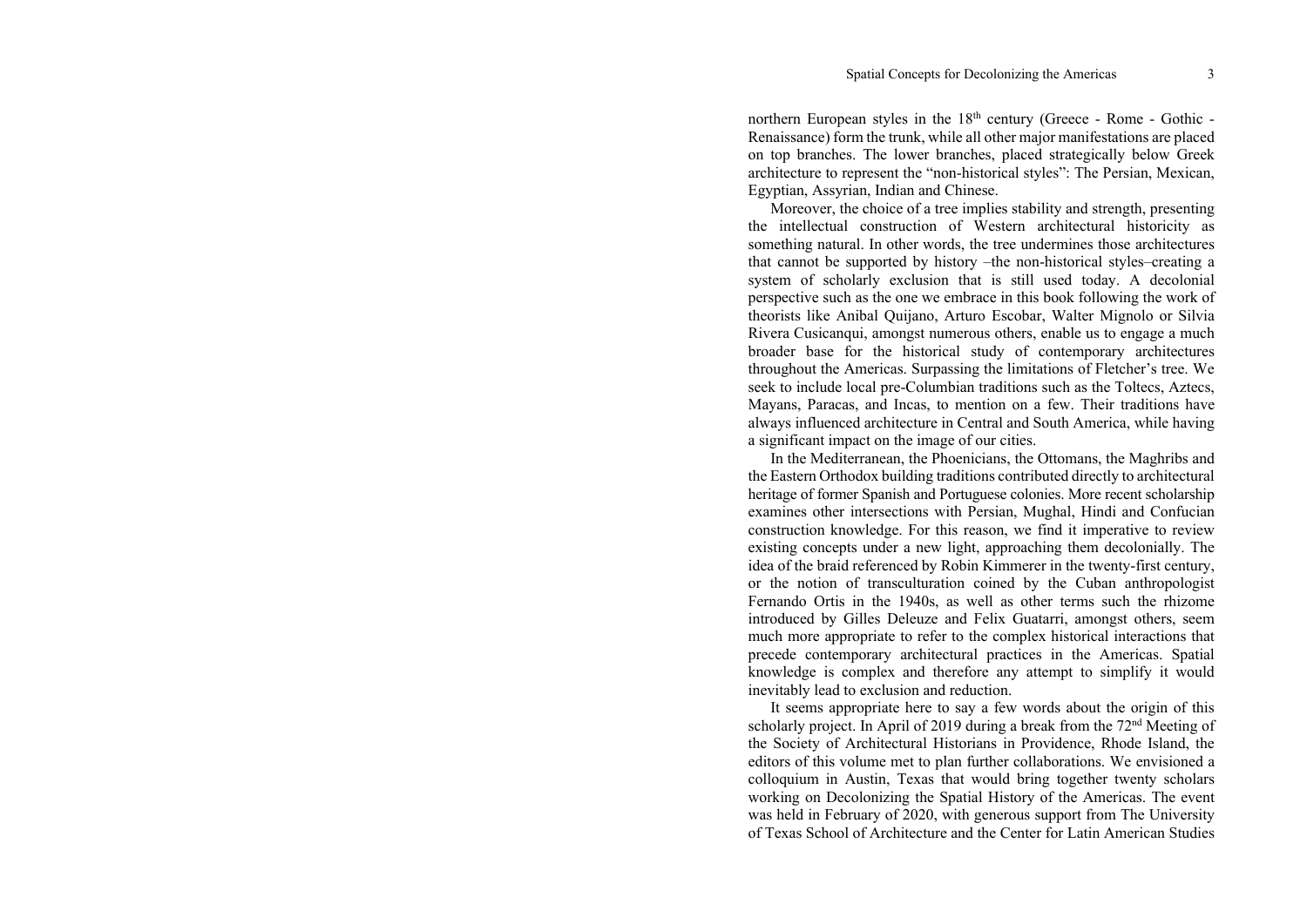#### Introduction

at the University of Cambridge. Twenty-three scholars from several countries came to Texas, including keynote speakers Arturo Escobar, Clara Irrazabal-Zurita, and Felipe Hernández.

The event was successfully in creating stronger links with decolonial discourse, and more precisely, with the work of a range of scholars who have developed a critical and very useful terminology to challenge the narrow approach to architectural history supported methods such as Fletcher's.<sup>4</sup>

As articulated by Walter Mignolo,

[T]o find one's own way one cannot depend of the words of the master; one has to delink and disobey. Delinking and disobeying here means avoiding the trap of colonial differences, and has nothing to do with the rebellious artistic and intellectual acts that we are used to hearing about in European history. In the history of Europe reactions against the past are part of the idea of progress and of dialectical movement. In the non-European world it is a matter of delinking.<sup>5</sup>

In selecting the seven chapters that comprise this volume we subscribe to Mignolo's ideas of delinking and disobedience, and found inspiration in Verboamerica, an exhibition held at the Museo de Arte Latinoamericano de Buenos Aires (MALBA), where curators Andrea Giunta and Agustín Perez Rubio reorganized the entire permanent collection around concepts that make more sense on this side of the Atlantic: Outskirts, Crowds, Emancipation, Violence, Work and Bodies. The result is an exhibition that places Alfredo Jaar and David Alfaro Siqueros in one room; Diego Rivera and Mira Schendel in another. *Spatial Concepts for Decolonizing the Americas* offers an opportunity to explore other ways to approaching architecture in the American continent. The essays in this volume problematize the complicated

4

<sup>4</sup> Fernando Luiz Lara, "Urbis Americana: Thoughts on our shared (and exclusionary) traditions," preface to *Urban Latin America: Images, Words, Flows and the Built Environment*, ed. Bianca Freire-Medeiros and Julia O'Donnell (New York: Routledge, 2018), x-xv; Fernando Luiz Lara, "A Stitch in Time," *Architectural Review* 1465, October 2019; Hernández, Felipe and Fernando Lara. "Arquitectura de Colombia vista desde fuera. Una breve introducción," *Dearq*, no. 29 (January 2021): 6-11. https://doi.org/10.18389/dearq29.2021.01; Lara and Hernandez CAAD UTexas 2021.

<sup>5</sup> Walter D. Mignolo, "Epistemic Disobedience, Independent Thought and Decolonial Freedom," *Theory, Culture & Society* 26, no. 7–8 (December 2009). https://doi.org/10.1177/0263276409349275.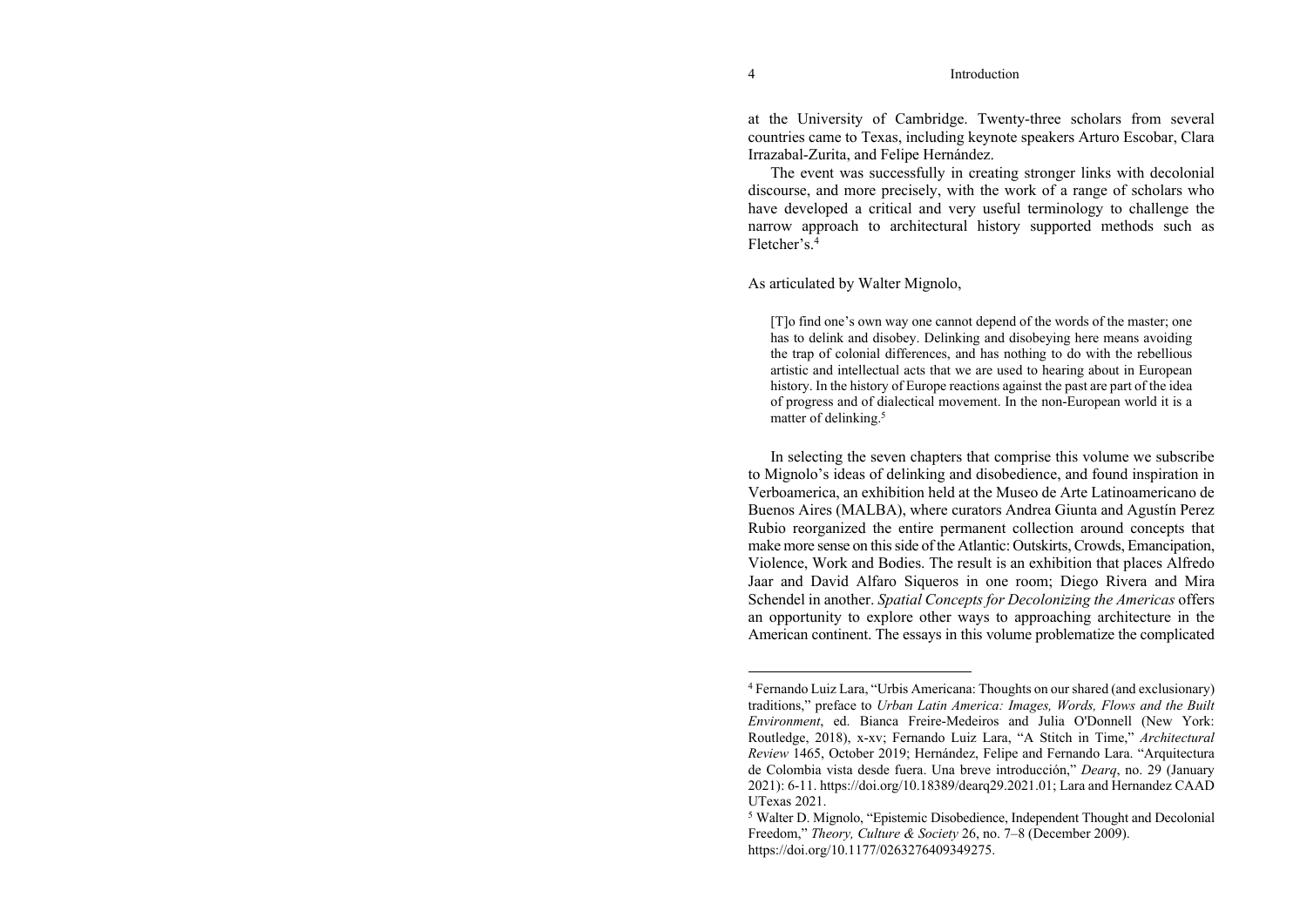histories of architecture and urbanism in the Americas revealing the existence of multiple –often competing– epistemological systems. Some of them uncover the participation of the excluded subjects of modernity –Indigenous groups, African descendants, mixed race people (pardo, mulato, mestizo, trigueño, etc.), women, Muslim, and so on– who made modern architecture possible and who, indeed, have built most of our cities, where they live.

Other essays discuss how private developers and the government, separately or jointly, continue to implement segregationist urban practices throughout the continent. A third type of essay reveals the obsolescence of existing methods or architectural historicization which prevent the inclusion of other forms of thinking about space, its construction and the ways in which it is inhabited. As such, this book problematizes the univocality of architectural history, bringing in different perspectives and positions that represent the heterogeneous reality of a pluri-ethnic and multicultural continent, a continent whose contemporary condition cannot be dissociated from its colonial past. Decolonizing, however, is a diffuse concept. Decolonizing, *per se*, does not specify an outcome. It sets out a broad agenda that implies reacting against a colonial authority, but its objectives, methodologies, and outcomes may be different for different groups.

 Therefore, it is necessary to both declare and accept the limitations of this very precise decolonial endeavor by architectural academics at western institutions in North America and Europe. Emphasis on the disciplinary aspect of this scholarly endeavor is fundamental in order to acknowledge the positionality of the authors, and editors, who were trained as architects and teach in departments of architecture in the Global North. As the chapters in this volume clearly demonstrate, our commitment to decolonial discourse is genuine, as is our interest in developing alternatives to architectural pedagogy (history, theory) and practice. However, it would be presumptuous to assume that we speak on behalf of, or give voice to, excluded subjects throughout the Americas who not only have their own voices, but have also developed their own strategies to be heard. In other words, we enter decolonial debates understanding that there is no single or predetermined objective, nor can the outcome of the decolonial enterprise be anticipated.

The decolonial agenda is a collective enterprise and we ought to recognize our place within the collectivity, while acknowledging that there may be other subjects for whom "decolonizing" has different and, perhaps, immensely more significant consequences. Within such a clear disciplinary context, this volume explores the notion of space, which has been central in architecture and urban studies. Space is approached from seven different concepts, each of which presents an opportunity to study it in connection to an inescapable colonial past. The aim of this volume is, therefore, to unsettle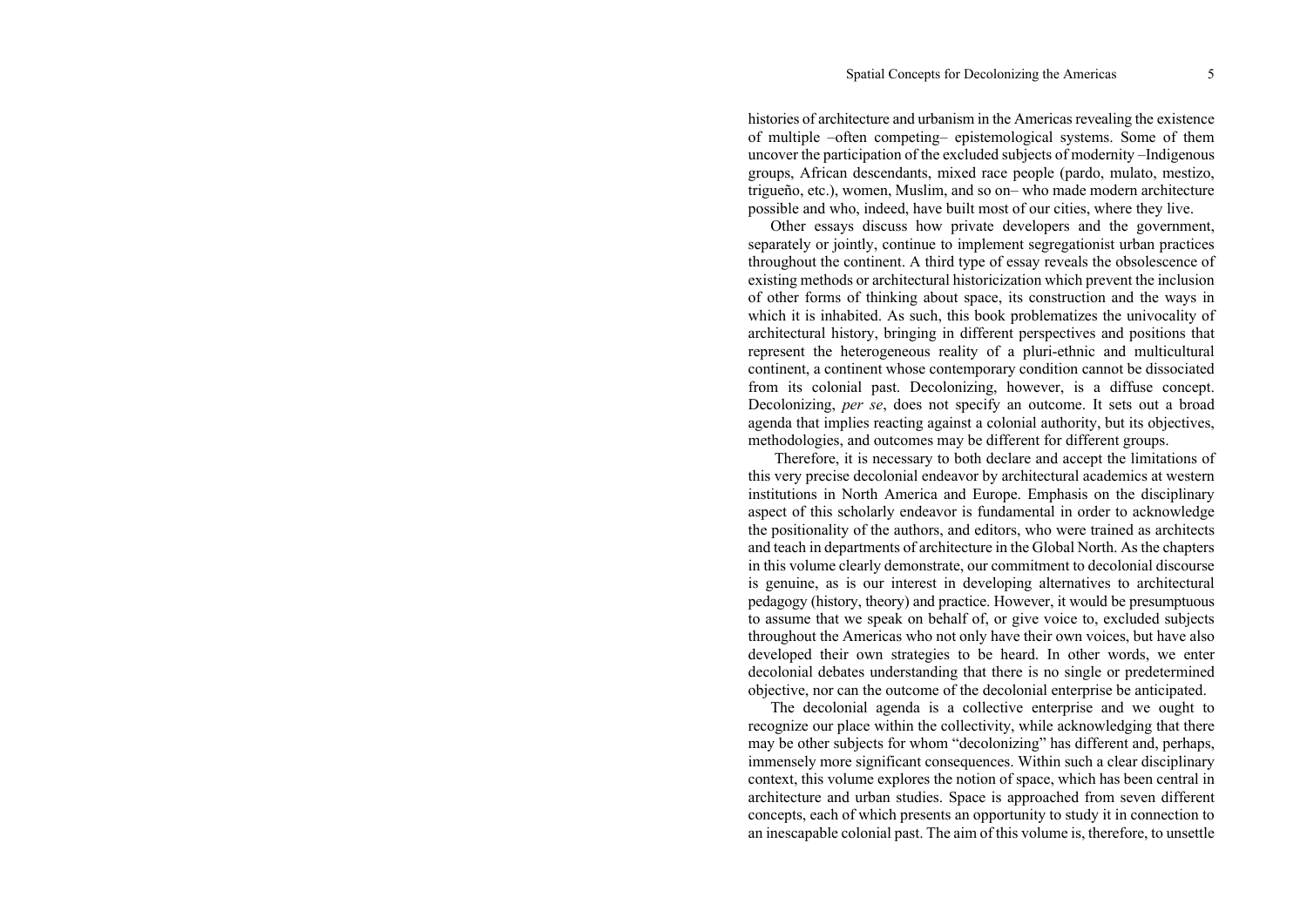#### Introduction

the colonizing implications embedded in concept of space by making visible the terms in which it was deployed to control populations during colonialism, and remains an expression of the coloniality of power in cities today.6 In the first part of this introduction we explore the notion of "decolonial thought," which is central to the decolonial agenda, and to decolonial theory more generally.

We believe that "thinking decolonially" provides opportunities to develop alternative ways to theorize space, and to delink the spatial history of the Americas from its colonial structures. To elucidate the importance of thinking decolonially, and the possibilities that it brings to architectural scholarship, we draw on the work of leading figures of the decolonial movement in Latin America, attempting construct productive interdisciplinary connections between fields that still remain apart. In the second section of this introduction we refer to a more recent set of circumstances that have affected the world since we met in Austin to initiate this conversation: Covid-19. The virus that infected, and has caused the death of, millions of people around the world testing us in the hardest possible way. Alarmingly, the pandemic has reiterated a global geography of inequality that is inextricably connected to the colonial-modern order.

Indigenous and Afro-descendant groups throughout the Americas have suffered disproportionately from the virus than other groups. Their suffering is not only the result of greater propensity to infection but, mainly, due to the poor conditions of habitation, which facilitate the transmission. Ethnoracial minorities throughout the Americas have lost jobs and income, or have been forced to continue working in perilous conditions that expose them to infection. Moreover, minority groups often have less access to health services and, thus, are at greater risk of dying. The spaces of contagion in our cities, in our nations, and in the world, are connected to a colonial-modern matrix of injustice that needs to be explored from a decolonial perspective as well.

In the third part of this introduction we explore the nature of the seven spatial concepts we use to enable a decolonial approach and introduce each chapter of the volume, describing the terms in which they are part of our

<sup>6</sup> Aníbal Quijano, "Coloniality and Modernity/Rationality," *Cultural Studies* 21, no. 2-3 (March 2007), https://doi.org/10.1080/09502380601164353; Walter D. Mignolo, *The Darker Side of Western Modernity: Global Futures, Decolonial Options* (Durham: Duke University Press, 2011); Ramón Grosfoguel, "Decolonizing Post-Colonial Studies and Paradigms of Political-Economy: Transmodernity, Decolonial Thinking, and Global Coloniality," *Transmodernity: Journal of Peripheral Cultural Production of the Luso-Hispanic World* 1, no. 1 (2011): 1-36, https://doi.org/10.5070/T411000004.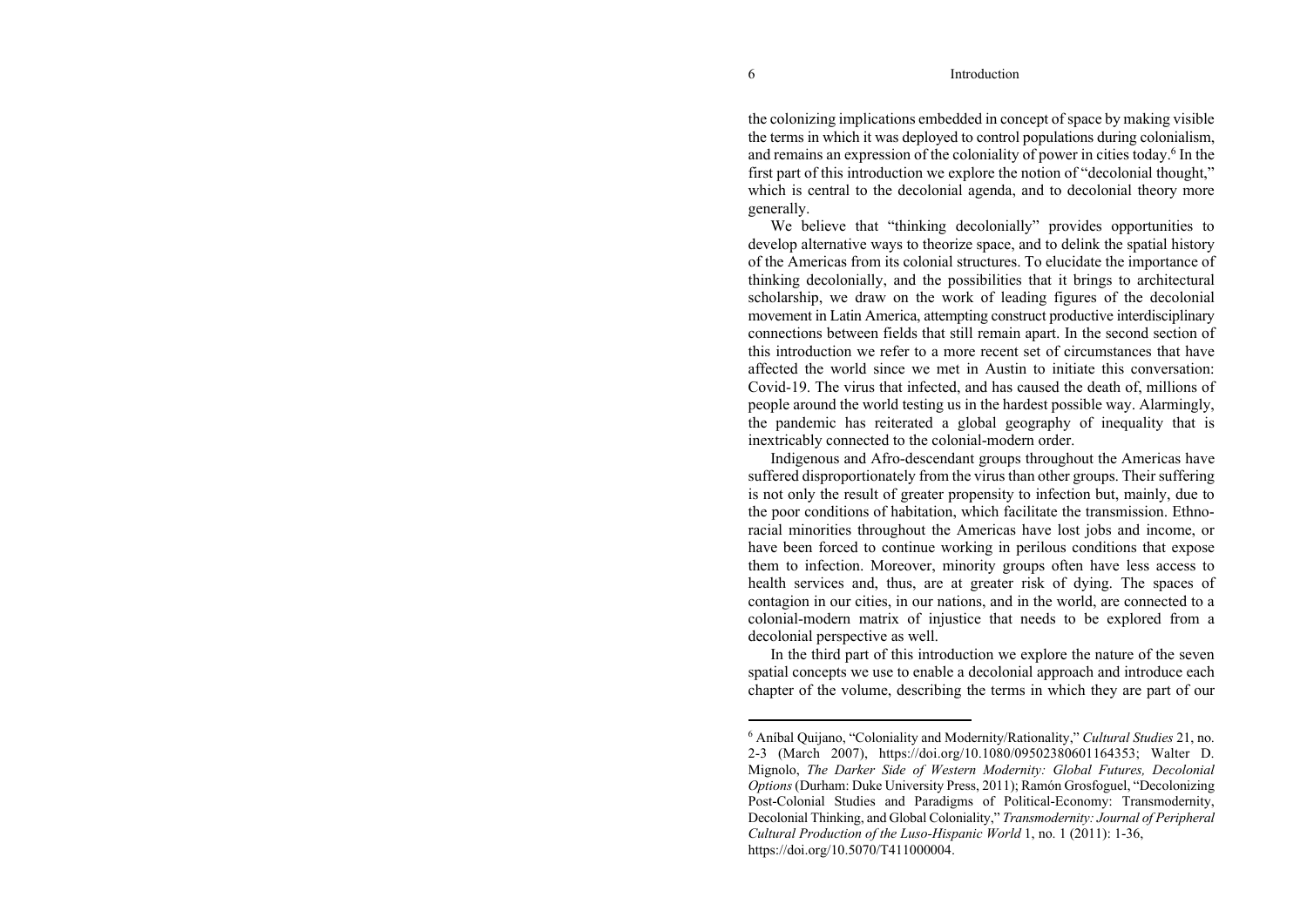collective effort to embrace decolonial discourse with the purpose of reviewing the architectures of our continent.

## **Decolonial Thinking**

In architectural discourse the concept of space is conceived as a receptacle, or container, that needs to be given form, and architecture fulfils the form-giving function.7 Discussions about space in the 1980s and 90s referred to philosophers like Descartes, Kant, Leibniz and Hume in order to elucidate the meaning of space and the role of the architect in giving it physical form and appearance. It is true that parallel debates at the time challenged the abstract nature of such an interpretation of space, proposing that *place*, rather than space, should be the subject architectural enquiry. According to this position, held by theorists who adhered to phenomenology –invoking the work of Husserl, Merleau-Ponty, Heidegger and others– *place* stands for "lived space" and, as such, it includes the experiences of people rather than merely its abstract characteristics. While both schools of thought were influential and stimulated important debates about architecture and its socio-cultural function, they were decidedly embedded in western epistemology.

Moreover, these two positions came to dominate architectural debates globally, in such a way that they continued to occlude other possible definitions of space, spatial practice and spatial experience. For that reason, architecture can be perceived as a colonizing discourse that occludes other forms of thinking, making and living. Decolonial thinking, as a form of practice, requires that we develop the mechanisms to engage those other definitions and experiences excluded by architecture as colonizing discourse, a form of western knowledge. Abstraction is a key concept because it ties together the development of Cartesian thought –cogito ergo sum as the marker of a separation between "mind/white/male" and "body/nature/other," or the thinking subject and the savage– with the rise of architecture as an independent discipline. In other words, architecture emerges as a distinct discipline during a period of increasing rationalization that led to a complex process of global stratification in the sixteenth and seventeenth centuries.<sup>8</sup>

<sup>7</sup> See for example, Bernard Tschumi, *Architecture and Disjunction* (Cambridge MA: MIT Press,1994); Jeffrey Kipnis and Thomas Leeser, *Chora L Works: Jacques Derrida and Peter Eisenman* (New York: Monacelli Press, 1997).<br><sup>8</sup> For a detailed discussion about abstraction in the context of decolonial theory see

Lara, "American Mirror."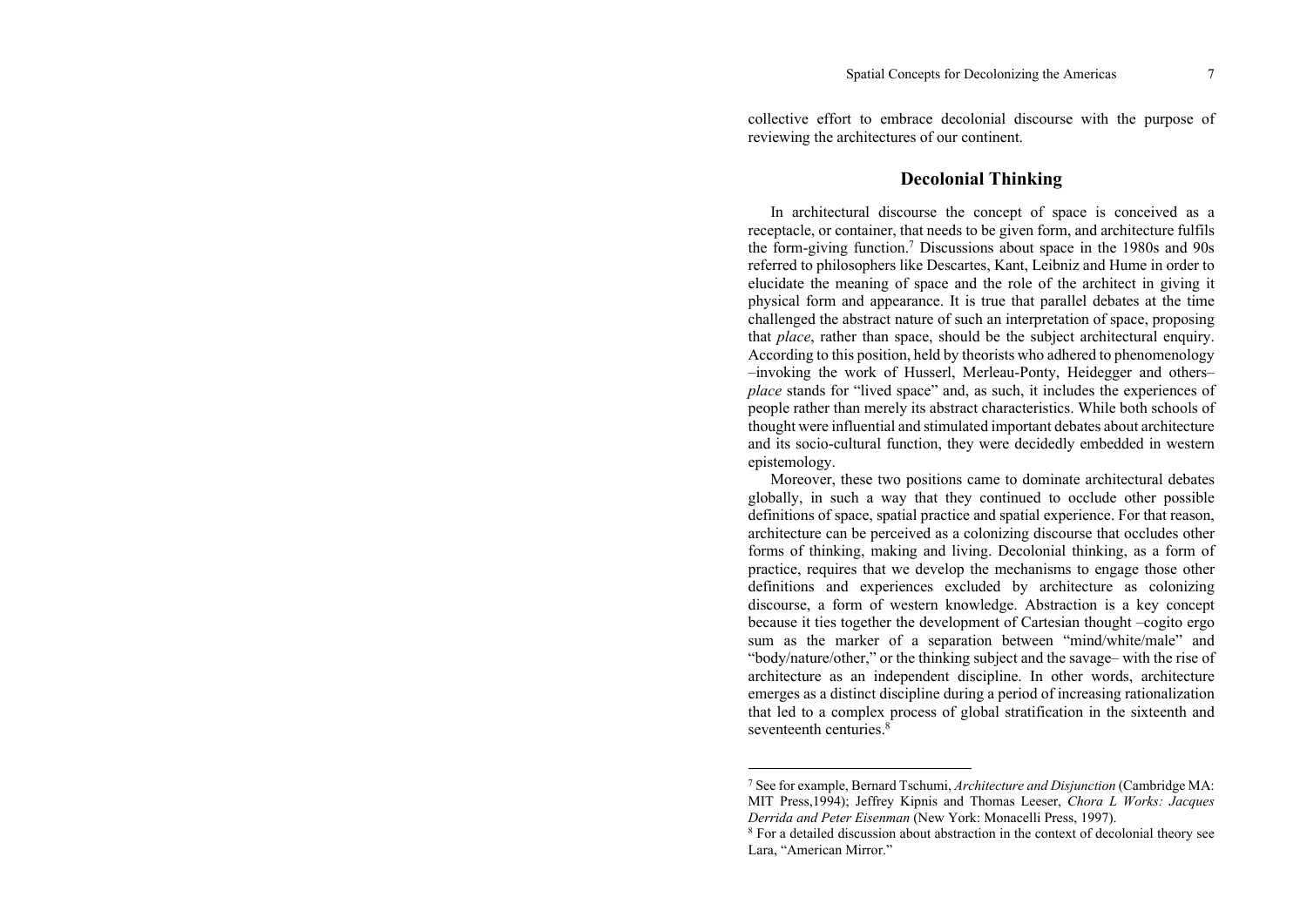#### Introduction

The argument we want to posit here is that the occupation of the Americas during these two centuries intersect the rise of both rationalism and architecture, in such a way that architecture would serve as a vehicle to implement "order" in the new continent –as Angel Rama argues in his seminal book *La ciudad letrada*. More importantly, the notion of decolonial thinking originates in the work of Latin American scholars, particularly Gloria Anzaldua, who introduced the notion of border thinking in her book *Borderlands/La Frontera: The New Mestiza.*<sup>9</sup> Subsequently, the notion has been used by other scholars such as Enrique Dussel, Arturo Escobar, Ramon Grosfoguel, Maria Lugones, and, perhaps most prominently, Walter Mignolo.10 The importance of decolonial thinking lies on the fact that it attempts to surpass theoretical deconstructions of colonial structures –for example Bhabha's and Spivak's focus on the narrative construction of colonial authority– offering alternatives to connect with other existing systems of thought.<sup>11</sup> In that sense, decolonial thinking refers to the continued existence of multiple forms of knowledge, enabling us to address other ways of living and inhabiting the world, as well as other traditions of space production.

The notions of decolonial and border thinking are important in the attempt to decolonize the spatial history of the Americas because it demands "thinking from the outside." While this could be seen as a loose definition, the notion that distance allows perspective is not new in critical scholarship. In this case, for example, we argue about the possibility of approaching space through decolonial discourse, and architecture from other disciplinary view points, is a resource to enable alternative interpretations of space in relation to a colonial history that determines its use today. It could also be useful to review the seemingly univocal history of American architecture, seen and written almost exclusively from within: by architects and

<sup>9</sup> Gloria Anzaldúa, *Borderlands/La Frontera: The New Mestiza* (San Francisco: Aunt Lute books, 1987).

<sup>&</sup>lt;sup>10</sup> Enrique Dussel, "Beyond Eurocentrism: The World-System and the Limits of Modernity," in *The Cultures of Globalization*, ed. Fredric Jameson and Masao Miyoshi (Durham: Duke University Press, 1998); Arturo Escobar, *Encountering Development: The Making and Unmaking of the Third World* (Princeton: Princeton University Press, 2011); Grosfoguel, "Decolonizing Post-Colonial Studies," 1-36; María Lugones, "Toward a Decolonial Feminism," *Hypatia* 25, no. 4 (Fall 2010): http://www.jstor.org/stable/40928654; Mignolo, *The Darker Side of Western* 

*Modernity*.

<sup>11</sup> Homi K. Bhabha, *The location of culture* (Routledge, 2012); Gayatri Chakravorty Spivak, "Can the subaltern speak?," *Die Philosophin* 14, no. 27 (August 2003): 42- 58, https://doi.org/10.5840/philosophin200314275.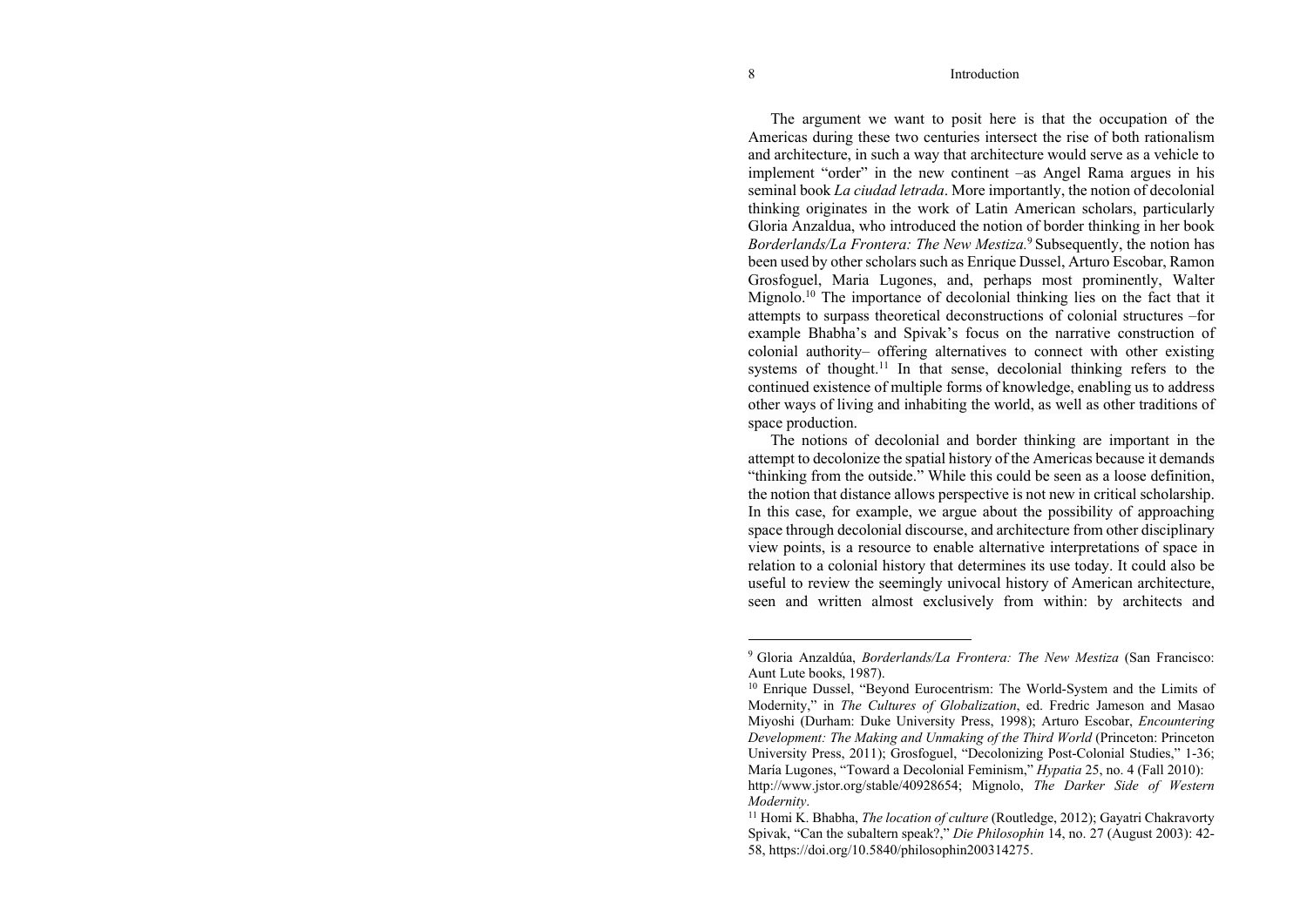architectural historians. It seems relevant here to mention a joint project by the editors of this volume entitled, "Colombia from the Outside," which materialized in an issue of the international architectural journal *Dearq*, published by the Faculty of Architecture at Universidad de los Andes in Colombia<sup>12</sup>

In light of the attention given to Colombian architects, politicians and institutions for the successes of architectural and urban projects in Bogotá, Medellin and other cities in the country, the issue is devoted to examining the opportunities inherent in the external perspective to advance architectural knowledge. The history of Colombian architecture has been written, primarily, by a handful of middle-class, white-mestizo, academics linked to Universidad Nacional in Bogotá, which was not only the first, but also remains one of the most prestigious schools of architecture in the country. As such, they approach the rural as an externality: the opposite of modernity. The 29<sup>th</sup> issue of *Dearg* introduces the potential to approach Colombia architecture from the outside, not only geographically (outside of Colombia) but also disciplinarily. On reflection, however, what we did not do –and were unable also to attain in this volume– was to enable an approach to architecture from the perspective of excluded subjects: Indigenous, Afro-descendants, and the rural poor.

As we emphasize at the beginning, it is important to draw attention to this absence in the context of an attempt to embrace a decolonial agenda to review the production of space in the Americas through an architectural perspective. As we wrote in the introduction of *Dearq* 29, quoting Santiago Castro Gomes, "if we continue to represent ourselves" according to the rules of modern Western knowledge, we are reinforcing, in an epistemic key, the same mechanisms of colonial domination' that have relegated us to subalternity.13 In fact, following Enrique Dussel, of whom we are making a paraphrasis here, the time has come in Latin America to move to more complex positions that allow us to connect the architecture with its context, not only the physical context but its contexts social, cultural, economic, ethnic and others.<sup>14</sup>

<sup>&</sup>lt;sup>12</sup> See Hernández and Lara, "Arquitectura de Colombia vista desde fuera," 6-11.

<sup>13</sup> Santiago Castro-Gómez, *Crítica de la razón Latinoamericana* (Bogotá: Universidad Javeriana (2017 [1996]), 152.

<sup>14</sup> Enrique Dussel, *Filosofías del Sur: Descolonización y Transmodernidad* (Mexico: Akal, 2015), 44.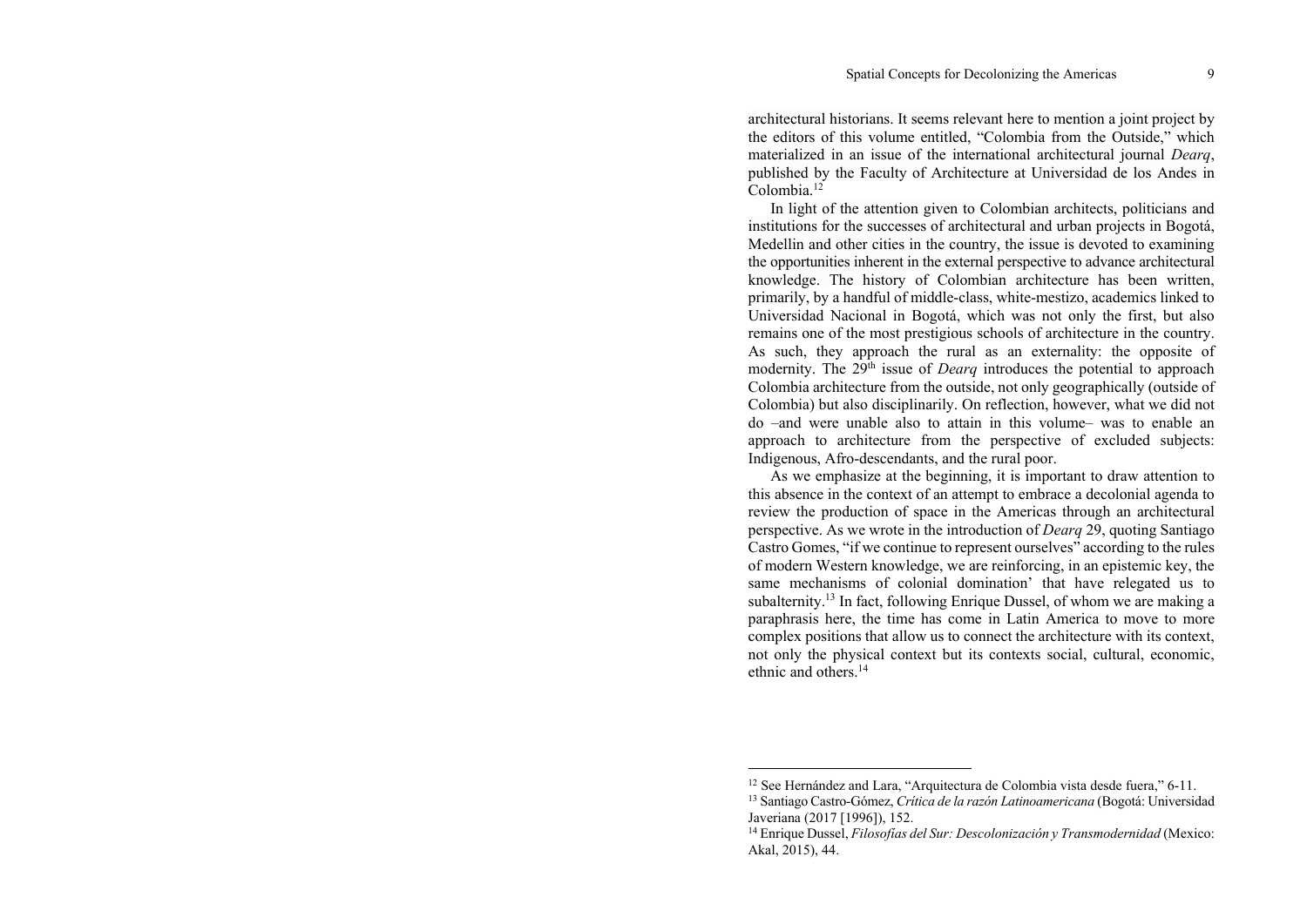## **Spaces of contagion**

When we held the conference *Decolonising the Spatial History of the Americas* at the University of Texas, Austin in February 2020, little did we know about the impact that Covid-19 would have all over the world. At the time, only one speaker was unable to attend the event because of the virus: he was refused entry into the United States because he had been in China the previous month. The rest of us flew from Europe, and several regions across the Americas including Brazil, Colombia, Ecuador and Mexico. We congregated in Austin, and for many it was the last conference where we met physically. Since then, people in all those countries have experienced hardship, and many aspects of our lives are being tested in the hardest possible way.

Millions of people are becoming ill, thousands have tragically passed away, and many others have suffered from Covid-19 in other ways, unable to visit their children, their parents, or their friends. That is not to mention the increasing number of those who have lost their jobs, their financial stability, their capacity to support themselves and those they feel responsible for, and with it, their sense of self-confidence and believe. A great deal of all these people comprises the excluded subjects of modernity: the indigenous and the African descendants in all countries throughout the Americas. As such, Covid-19 has reiterated the existence of structural differences we had been able to ignore for years, even though inequalities stood right before our eyes. The British newspaper *The Guardian* reported that "The death rate in the US from Covid-19 among African Americans and Latinos is rising sharply, exacerbating the already staggering racial divide in the impact of the pandemic which has particularly devastated communities of color."<sup>15</sup>

On January 8, 2021, an article published in *The New York Times* indicated that "racial health disparities represent a vast, structural challenge in [the United States of America], made all the more stark by the raging pandemic. Black, Latino and Native Americans are infected with the coronavirus and hospitalized with Covid-19 at higher rates than white Americans, and they have died of the illness at nearly three times the rate, according to the Centers for Disease Control and Prevention."16 Back in

<sup>&</sup>lt;sup>15</sup> Ed Pilkington, "Covid-19 death rate among African Americans and Latinos rising sharply," *The Guardian*, September 8, 2020,

https://www.theguardian.com/world/2020/sep/08/covid-19-death-rate-africanamericans-and-latinos-rising-sharply.

<sup>16</sup> Roni Caryn Rabin, "Dr. Marcella Nunez-Smith Takes Aim at Racial Gaps in Health Care,", *The New York Times*, January 8, 2021,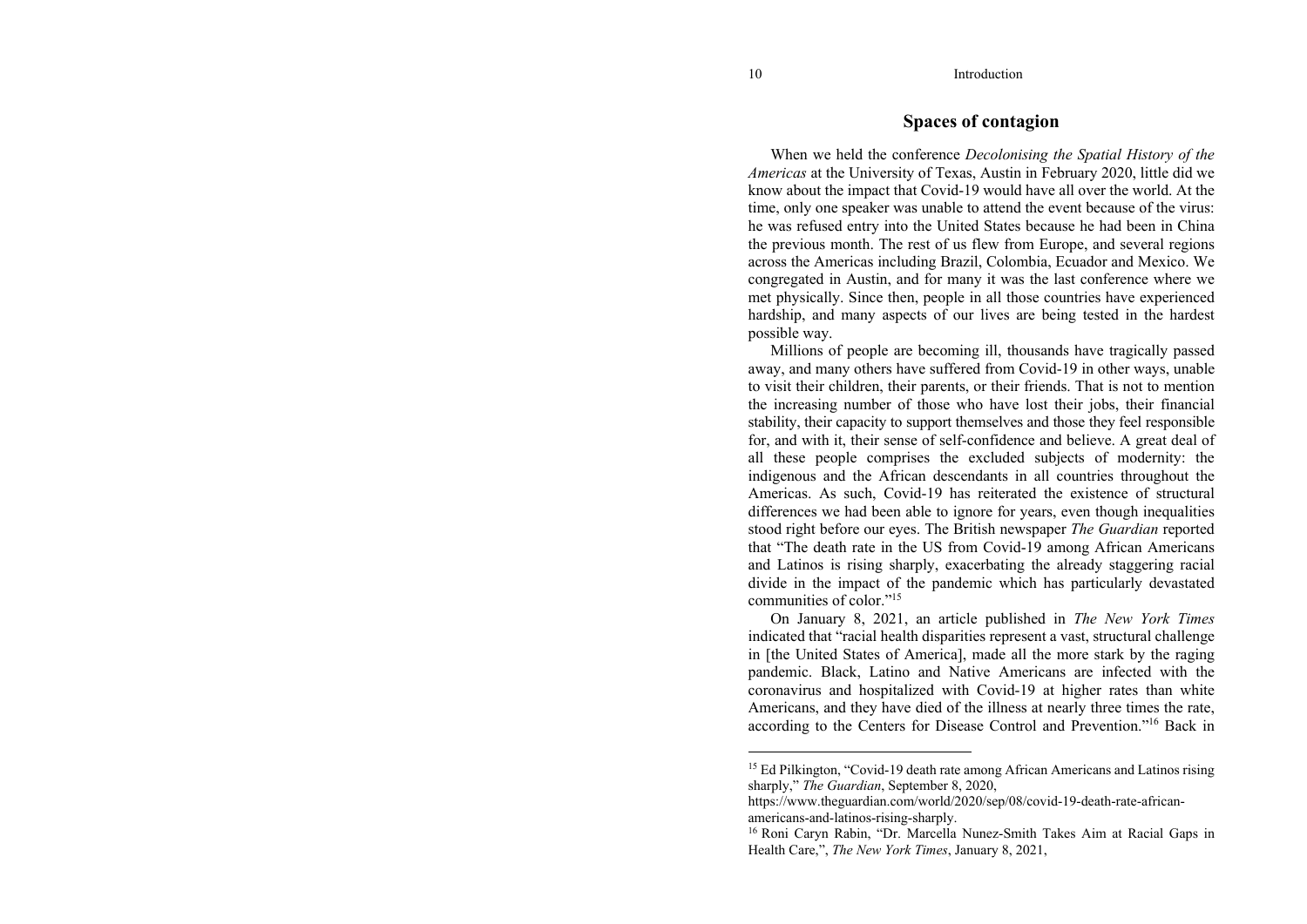June 2020, *The Guardian* reported that "Covid-19 first hit Brazil's white upper classes, who brought it back from abroad. Now the virus is scything through the country's poorer suburbs, favelas and low-income towns such as São João de Meriti – where 63% of the population self-declared as black or mixed race in Brazil's last census in  $2010.^{117}$  Similar reports are found about many countries in the rest of South and Central America.

The point we are at odds to make here is that such racial disparities confirm the fact that cities throughout the Americas retain segregated forms of urbanization that can be traced back to their colonial origin and Covid-19 has made such disparities starkly visible. If Covid-19 exposes the spatial condition of racial disparities in urban areas throughout the continent –as well as rural-urban divides that have been much less explored by the international press, but are evident nonetheless– more recent debates about access to vaccines disclose global disparities between the wealthier countries of the north and those in the south.18 Recent reports by the United Nations and the World Health Organization indicate that poorer countries will struggle to receive vaccines and, indeed, may not be able to initiate effective vaccination programs until 2024.19 In other words, the Covid-19 pandemic also reaffirms a global disparity connected to what Walter Mignolo call the darker side of modernity. The colonial difference that turns formerly colonized nations into a burden, reiterating that the lives of their citizens have a lesser value in the broader scheme of a contemporary global economy, just as they did 500 years ago.

More alarmingly, the article titled "Delayed Covid vaccines for poor countries 'will leave Europe vulnerable for years,"' converts the tragedy of billions of poor people in the Global South into a threat to Europe. The article cites the United Nations Humanitarian chief, who maintains that "poorer countries are unlikely to gain substantial access to Covid-19

https://www.nytimes.com/2021/01/08/health/coronavirus-marcella-nunezsmith.html.

<sup>17</sup> Dom Phillips, '"Enormous disparities': coronavirus death rates expose Brazil's deep racial inequalities," *The Guardian*, June 9, 2020,

https://www.theguardian.com/world/2020/jun/09/enormous-disparities-

coronavirus-death-rates-expose-brazils-deep-racial-inequalities

<sup>&</sup>lt;sup>18</sup> The Organization for Economic Co-Operation and Development has published extensively about the impact of Covid-19 in rural areas, and the challenges to manage the crisis across these areas.

<sup>&</sup>lt;sup>19</sup> See Peter Beaumont, "Scheme to get Covid vaccine to poorer countries at 'high risk' of failure," *The Guardian*, December 16, 2020,

https://www.theguardian.com/world/2020/dec/16/scheme-to-get-covid-vaccine-topoorer-countries-at-high-risk-of-failure;;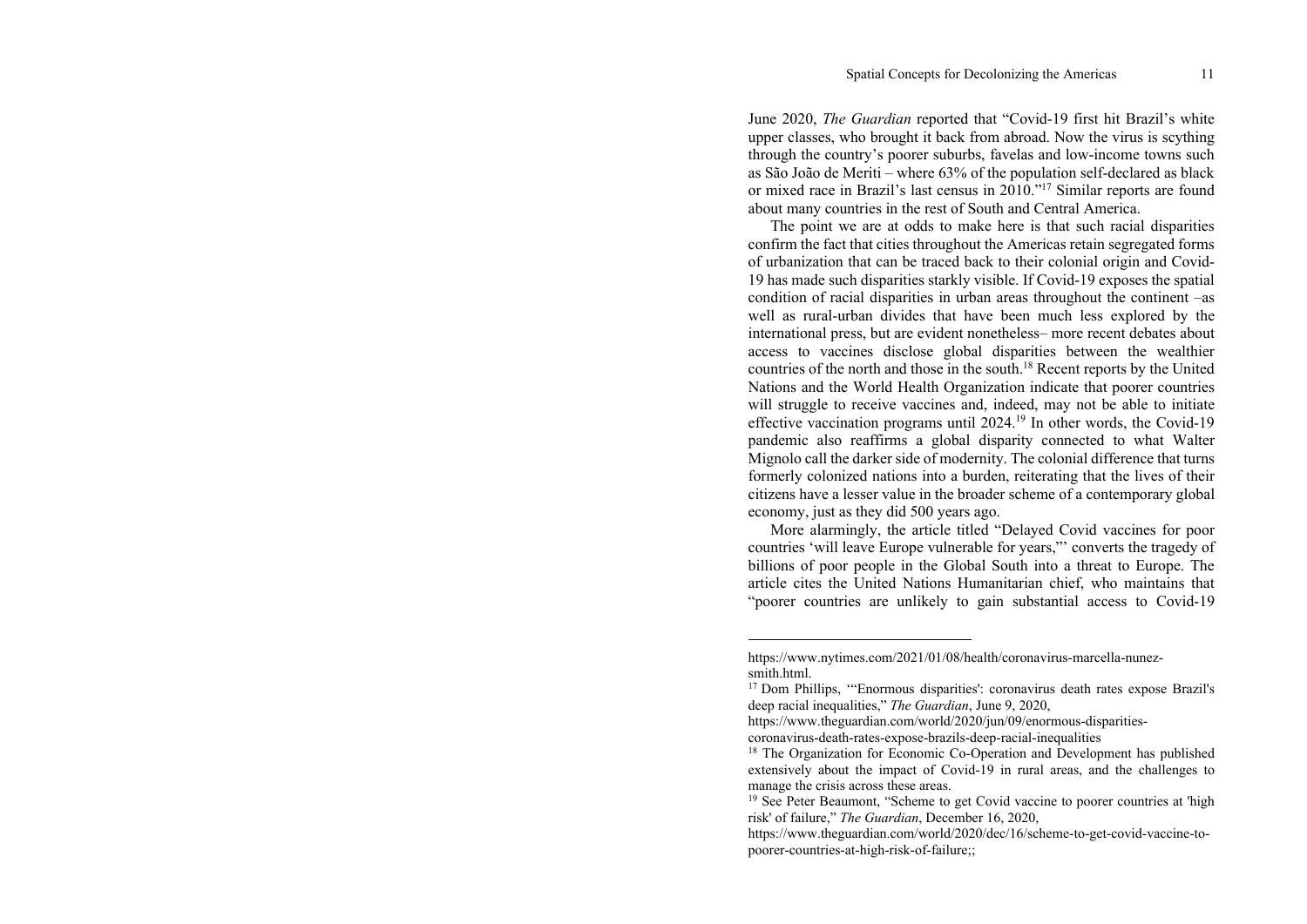vaccines until the latter half of next year, meaning wealthier European countries could still remain vulnerable to new waves of infection for years."20

Covid-19 also provides an opportunity to address colonial responsibility in the transmission of diseases during the  $16<sup>th</sup>$  and  $17<sup>th</sup>$  centuries. Indeed, the population that are currently suffering from the pandemic, are the same that perished due to the arrival of diseases brought by the European during colonization. Indeed, the notion that the mild diseases like the common flu, measles or chickenpox were responsible for the deaths of thousands of Native Americans and slaves throughout the continent, has often been deployed to minimize the violence of colonialism, which includes the massacre of millions of indigenous people by the Spanish, the Portuguese, the English and the French.

Current responses to Covid-19 stress the sense of social and political responsibility in transmitting the virus. Countries have close international borders, while imposing internal lockdowns to prevent the spread, imposing hefty fines for breaking the rules. As such, the transmission of diseases does not exonerate European colonizers for the deaths, and near complete destruction, of indigenous populations. By referring to spaces of contagion we want to bring to the fore a closely connected issue we would have been able to address in February 2020. Yet, it has become a very relevant issue given the inherent spatial aspects that Covid-19 has unveiled.

For that reason, we believe it is imperative to examine the impact of the pandemic from an architectural and urban perspective, but also to approach the challenge decolonially, connecting it with the historical circumstances that precede the pandemic. The ethno-racial minorities that are suffering now disproportionally from Covid-19 were there before the global spread of the virus and had suffered disproportionately from in many other ways.

## **Space Through Seven Concepts**

To be sure, there are multiple studies about space as an administrative device during colonialism.21 Most of these books refer to the English and French colonial enterprise in India, Africa and the Middle East. However,

<sup>20</sup> Patrick Wintour, "Delayed Covid vaccines for poor countries 'will leave Europe vulnerable for years,"' *The Guardian*, December 23, 2020,

https://www.theguardian.com/world/2020/dec/23/delayed-covid-vaccines-forpoor-countries-will-leave-europe-vulnerable-for-years.

<sup>21</sup> See (Dossal, M. *Imperial Designs and Indian Realities. The Planning of Bombay City, 1855-75* (Delhi: Oxford University Press, 1991); Keith, Michael. *After the cosmopolitan? Multicultural cities and the future of racism*. (Routledge, 2005);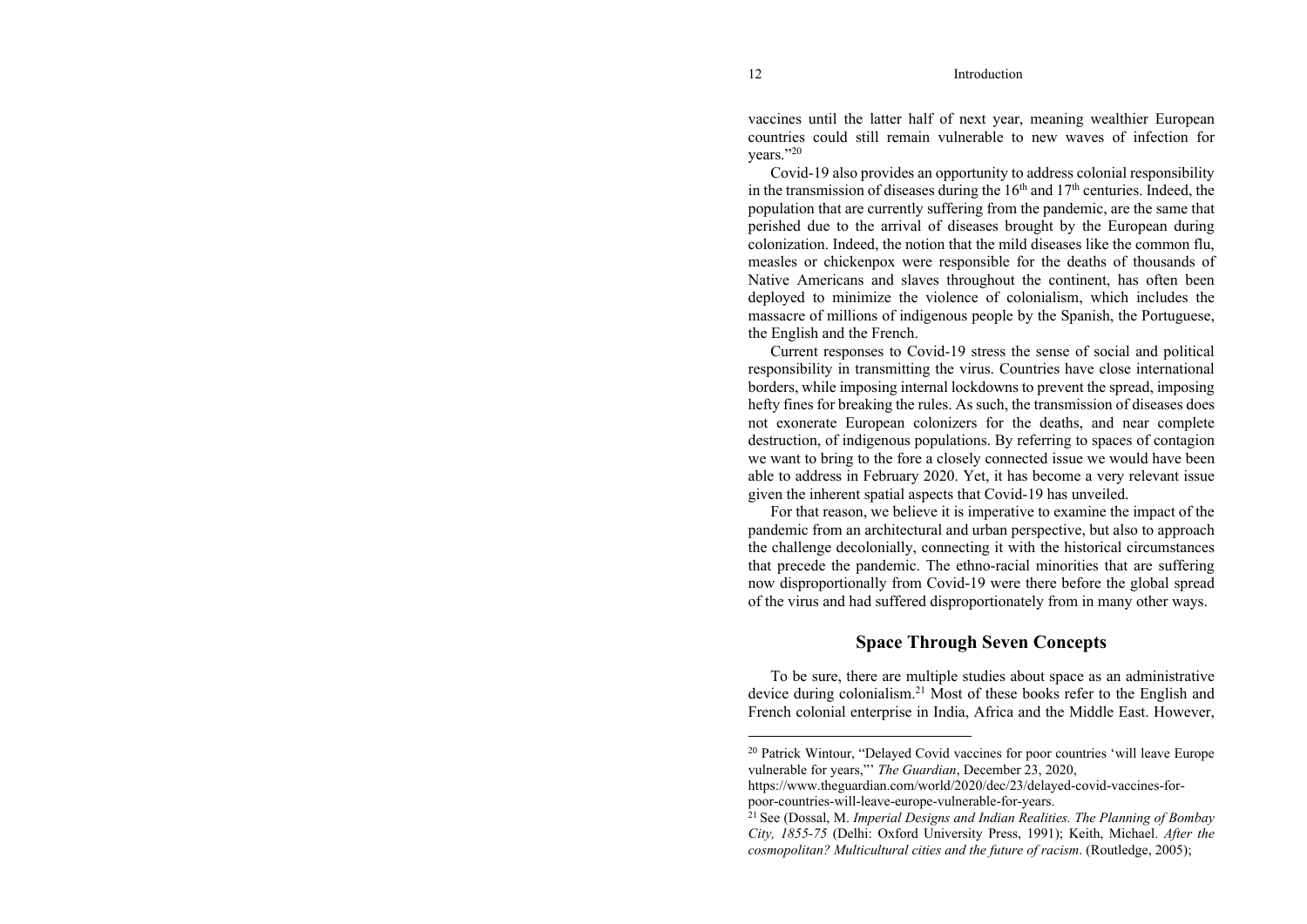in his influential book *La ciudad letrada*, Angel Rama advances an interesting argument about the way in which scientific knowledge dictated the spatial organization of the American colonies. He argues that American cities and the territories that surround them were the result of an emergent rationalism that took place in Europe during the Baroque period. In his view, the newly discovered territories provided the first opportunity to build perfectly organized cities that reflected the emergence of a new global system: the colonial-modern system supported by capitalism.<sup>22</sup>

Since the construction of new and perfectly ordered cities was not possible in Europe "where the stubbornly material sediments of the past encumbered the flight of a designer's fancy" this dream was translated to the Americas, where the use of an orthogonal grid would be the tool to build not only ordered cities but also ordered societies under the authority of the colonizer.23 The grid (concept one) can be seen as the materialization of the new social order envisaged by Baroque European politicians, thinkers, and planners (see Ana María León and Andrew Herscher). In Rama's own words:

From that flow of knowledge sprang forth the ideal cities of the Iberian empires' American vastness. Their ordering principle revealed itself as a hierarchical society transposed by analogy into a hierarchically design urban space. It was not the real society that was transposed, of course, but its organized form, and not into the fabric of the living city, but merely into its ideal layout, so that into the geometrical distribution we can read the social morphology of the planners.<sup>24</sup>

The rationalization of space through the use of the grid is inherently linked to the colonial enterprise, as well as to the construction of a stratified society in which people were allocated a place according to their position in a system of extraction and exploitation: an emergent global capitalist system. Indeed, grids permit not only the physical organization of space, but also its commodification. Through the use of grids, land becomes property that can be quantified, purchased, bequeathed, and also expropriated. The ordered distribution of land also facilitates administration, taxation, and, more importantly, the distribution of bodies on the land to facilitate the

<sup>22</sup> For a detailed discussion of *La ciudad letrada*, see Felipe Hernández, "Dynamic identities and the construction of transcultural architectures" (PhD Thesis, University of Nottingham, 2003),

http://eprints.nottingham.ac.uk/11323/1/289076.pdf.

 $23$  (Rama 1996:2)

<sup>24 (</sup>Rama 1996: 2)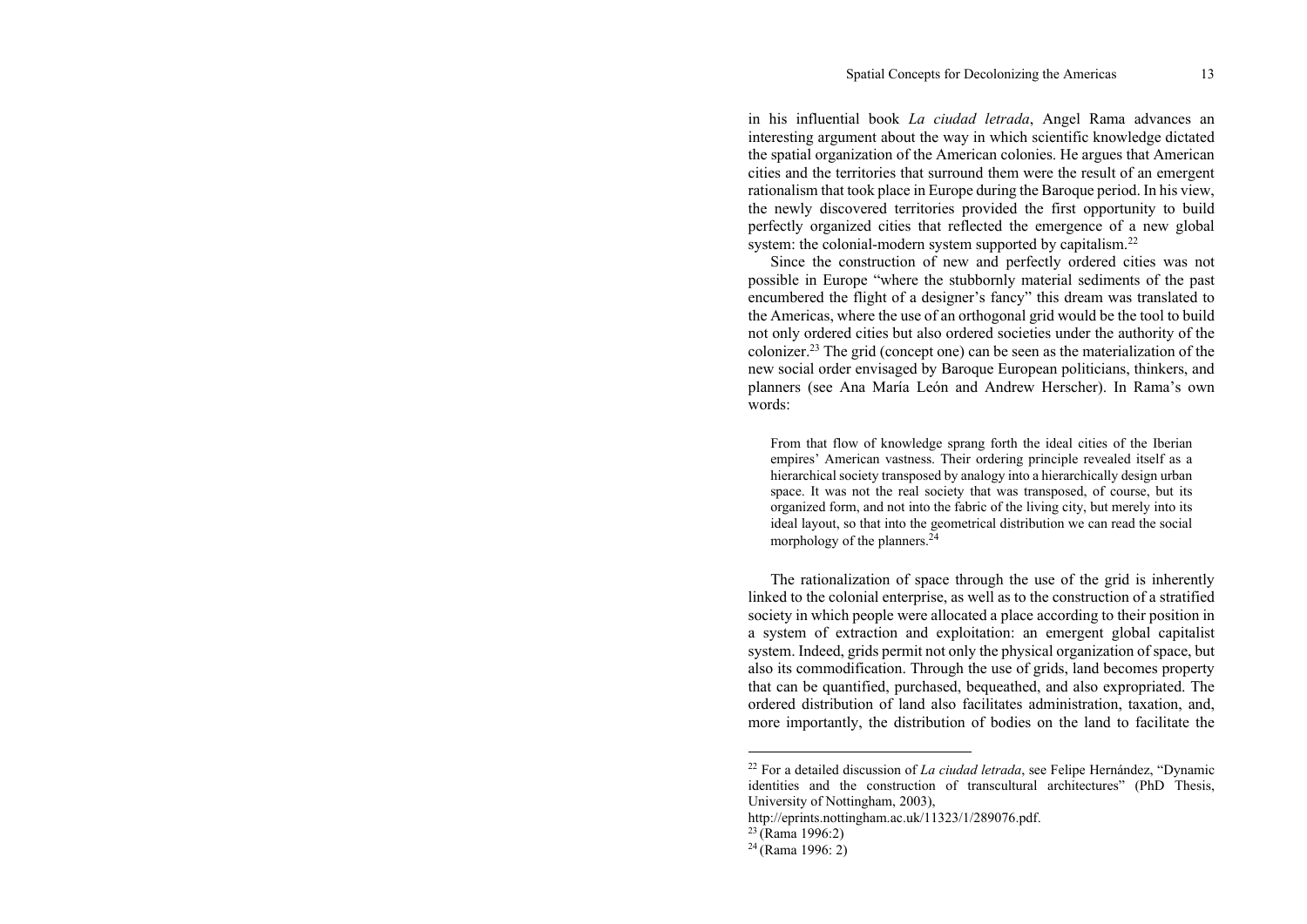exploitation of resources. As such, an analysis of colonial urban grids in the Americas could help to develop the argument advanced by decolonial theorists who underline the connections between colonialism, modernity and capitalism, which cannot be understood separately.25

Moreover, the fact that cities in the Americas appear either as ports to facilitate colonial trade, or were founded as outposts of territorial occupation to cement the colonial presence, means that they undermined pre-existing social organizations and the patterns of land use that local peoples had established. Roberto Fernandez elaborated in his book *El Laboratorio Americano* that America was a laboratory where Europe experimented with modernity through a monstrous negation of specific histories so that only space now existed.<sup>26</sup> Bringing our discipline into the core of the problem, Fernandez continues by stating that "the systematic but not total destruction of vernacular cultures in the Americas demanded an instantaneous architecture, cities multiplied by fiat (*doquier* in the original Spanish), not as consequence of rural concentration as in Europe since the early middle ages, but as centers of control and management of productive hinterlands<sup>"27</sup>

Thus, by replicating in the Americas the systems that gave rise to European cities –although in a geometrically ordered manner– the symbiotic relationship that native peoples had developed with the environment was also undermined; as Clare Cardinal-Pett explains in her chapter in this volume. Cardinal-Pett explains how a decolonial effort requires architects and architectural historians to study pre-colonial systems of land occupation and use. The main argument is that pre-colonial systems of land occupation and use, ought not to be approached as archaic, that is, as representing obsolete practices that oppose current systems that operate under capitalist conditions, but rather as alternatives to remedy social inequality and environmental degradation. Cardinal-Pett is the author of *A History of Architecture and Urbanism in the Americas*, which offers a comprehensive

<sup>25</sup> As Lara reminds us, the process of abstraction that separates the *minds* of white males from the *bodies* of everything non-white and non-male is both a tool and a consequence of the colonization of the Americas. It gave us Spanish *dameros* and the Jeffersonian grid, as well as Monge's descriptive geometry and the ability to design objects by manipulating only two dimensions: plan, section and elevation.

<sup>26</sup> Roberto Fernández, *El laboratorio americano: Arquitectura, Geocultura y Regionalismo* (Madrid: Biblioteca Nueva, 1998), 11.

<sup>27</sup> Fernández, *El laboratorio americano,* 20.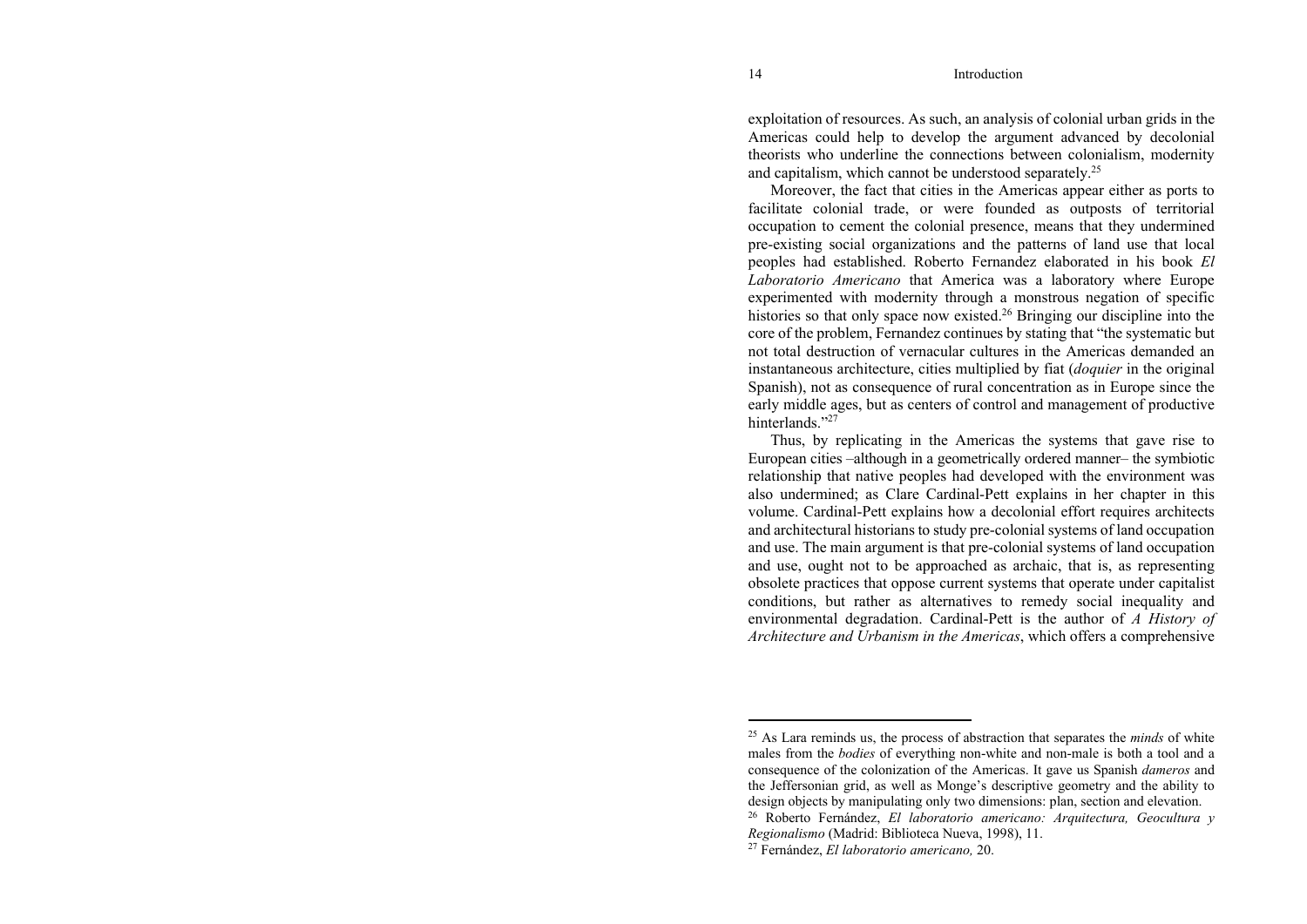survey of the story of architecture and urbanism in our continent from 15,000 bce to the  $20<sup>th</sup>$  century.<sup>28</sup>

Indeed, each one of the seven chapters explores a concept that links space to the matrix of power inherent in coloniality. Agriculture (concept two), for example, is intrinsically connected to spaces such as the plantation, which in turn reveals further connections to slavery. Yet slavery cannot be seen as feature of the past that we have overcome. Even if we were to assume that slavery has been legally eradicated –an argument that presents its own challenges– it would be extremely hard to question the existence of racism, economic deprivation and social exclusion of Black populations throughout the Americas, conditions which evolve from former practices of slavery: its afterlife, to paraphrase Fanon.<sup>29</sup> The implementation of agriculture during colonial times connoted specific techniques of using space for the harvesting of different crops in such a way that land throughout the Americas had to be re-distributed in order to sustain systems of mass production. Indeed, the Martiniquais psychoanalyst, activist and scholar Franz Fanon wrote extensively about "the plantation" as a space of dehumanization where Black slaves were subject to unimaginable cruelty for the purpose of sustaining colonial production and the extraction of other resources.30 More recently, the Cameroonian philosopher Achille Mbembe has advanced compelling arguments about "the plantation" as a "third space" that reveals the colonial-modern *necropolitics*, a political system in which the life people had less value than the crops their bodies cultivated and harvested. $31$  Moreover, forests were cleared in order to make space for large monoculture plantations degrading the enormous biodiversity of different regions across the continent. Local systems of production, irrigation and distribution, which had existed for millennia, were destroyed to satisfy European requirements under a new global economic system. As such, no study of the spaces of agriculture in the Americas could be detached from such a dark history.

<sup>28</sup> Clare Cardinal-Pett, *A History of Architecture and Urbanism in the Americas*  (New York: Taylor and Francis, 2016).

<sup>29</sup> Franz Fanon, "In the Caribbean, Birth of a Nation," in *Franz Fanon: Alienation and Freedom*, ed. Jean Khalfa and Robert J. C. Young (London: Bloomsbury, 2015 [1958]).

<sup>&</sup>lt;sup>30</sup> Felipe Hernández and Ángela Franco, "Urban Spaces of Fear and Disillusionment," in *Cities, Capitalism and the Politics of Sensibilities*, edited by Adrián Scribano, Margarita Camarena Luhrs and Ana Lucía Cervio (Cham: Springer International Publishing, 2021).

<sup>31</sup> Achille Mbembe, *Necropolitics* (Durham: Duke University Press, 2019).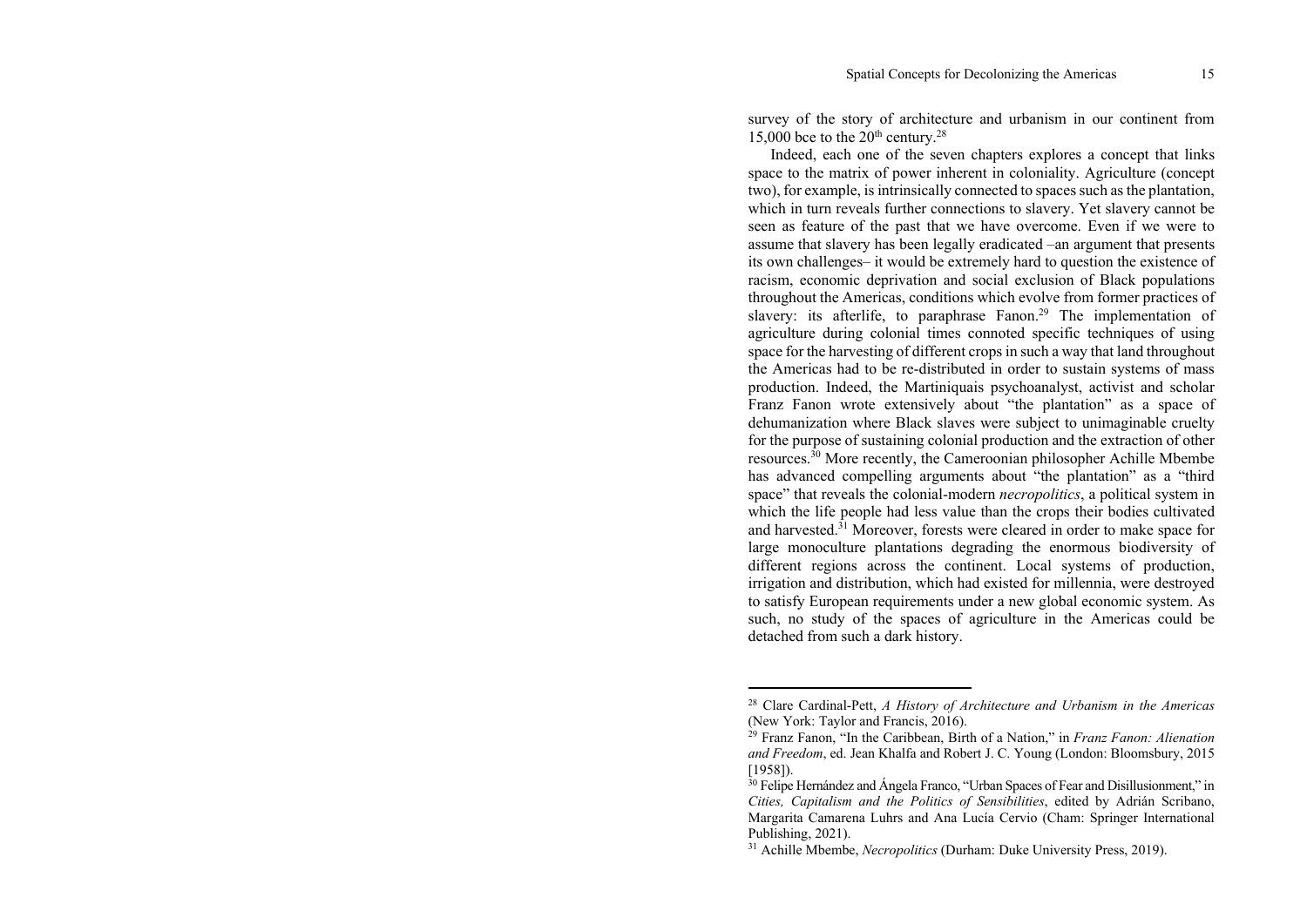The notion of image (concept three) brings to the fore the question of aesthetics. As posited by many decolonial theorists, colonialism was not simply a system of administration but also an epistemic and aesthetic one. It dictated taste, beauty and social acceptance, just in the same way that it condemned certain populations to primitivism, or barbarism; and in many cases these two coincided. In other words, native peoples and African slaves, along with their languages, religions and cultural traditions represented the abhorrent. Even in modern times, and in the realm of architecture, the so-called primitive is judged to be criminal, and their practices of ornamentation seen as examples of backwardness.

That was the argument advanced by Adolph Loos in his influential essay *Ornament and Crime* (1913), exemplified by images of tattooed Papau New Guineans, to underpin his moralist call for a new modern aesthetic free of ornamentation.32 Indeed, throughout the twentieth century, but more acutely in the period between 1930 and 1960, modern architecture was used by governments and white-mestizo social elites throughout the Americas in order justify the relocation the poor –a category that intersects large sections of the African diaspora throughout the Americas, as well as indigenous or Native American populations and those of mixed race– to decent social housing tenements such as Pruitt Igoe in St Louis, USA, or the Unidad 23 de Enero in Caracas, Venezuela, to mention only two of numerous tenements built throughout the continent. As Arturo Escobar argues potently, the twentieth-century notion of development coincides largely with the principal tenets of colonialism which, in this case, imply not only the implementation of a specific economic system, but specific kinds of urbanism, architecture, and modes of habitation. Modernist housing schemes attempted to invisibilize poverty and the poor (who represented underdevelopment, debauchery and the abject) in order to convey an image of modernity.33

Zannah Matson's chapter in this volume illuminates the role of landscape representation, and its use to construct and sustain images primitivism and barbarism, as well as practices of exclusion. Marston maintains that the idea of nature –as the opposite of culture and reason– is thus linked to the idea of the "non-white" and the "non-male" in order to create conundrum of otherness which endowed the figure of the "white man" with the greatest authority. Water (concept four) emerges as a valuable resource, indeed a fundamental one in the projects of colonial extraction. It is necessary in agriculture, mining, transportation, or to support life in rapidly growing urban centers. Thus, access to, and

<sup>32</sup> Adolf Loos, *Ornament and Crime* (London: Penguin, 2019 [1913]).

<sup>33</sup> See Hernández, "(In)Visibility," 66-75.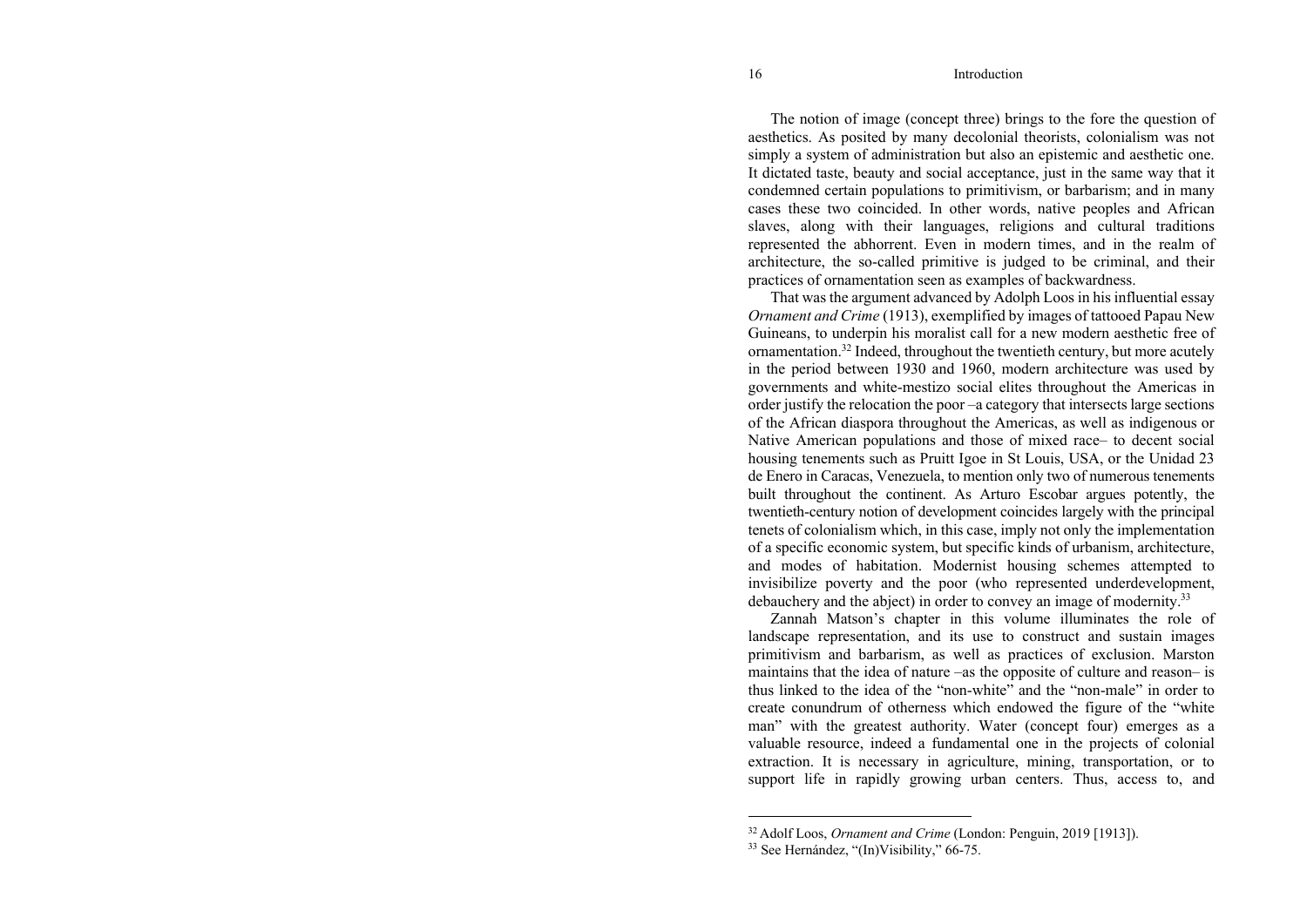ownership of, water sources remains one of the most contentious issues in contemporary debates about indigenous rights. As such, water ceases to be simply a valuable resource, and becomes a key component of policies and practices of space distribution.

Often ignored in architectural debates we want to reframe the relationship between water and space in order to reevaluate the terms in which landscape has been historicized. Manuel Carrió uses the artificiality of Palm Springs, California, to discuss the visibility of fabricated landscapes, such as golf courses, and the invisibility of the conflicts and exclusions that made possible the construction of a water infrastructure capable of sustaining modernization processes in the desert. Little effort is required to connect the notions of labor and race (concepts five and six) to theorizations of space under colonialism. Indeed, the three concepts have been central to decolonial discourse since the 1960s. The Peruvian sociologist Anibal Quijano establishes the inextricable connection between labor, race and space in his studies of colonialism in the Americas, arguing that "race became the fundamental criterion for the distribution of the world population into ranks, places, and roles in the new society's structure of power [capitalism]<sup>".34</sup> In the Americas indigenous populations were confined to serfdom and the Black were confined to slavery, while the Spanish (white), established themselves as the dominant race and could receive wages, be independent merchants, artisans or farmers.35

Of course, these were no clear-cut classifications, yet they formed the basis of a complex distribution of legal rights, and also space, with significant impact on the consolidation of the colonial city. The argument articulated here is that such a spatial distribution can still be perceived today in the fact that Afro-descendants (Black) and indigenous populations remain poor, under-represented and excluded from the dominant economic system. Indeed, these groups are the most likely residents of urban peripheries in contemporary cities throughout the Americas. As such, labor, race and space form a conceptual triad that is central in decolonial debates. In this volume, Maria Gonzales Pendás tackles both labor and race in her analysis of Felix Candela's work in Mexico and Peru.

The main argument exposes the terms in which Candela's ability to build his beautiful shells at a few cents per square foot was only possible by exploiting indigenous and Afro-descendant workers who were underpaid and exposed to unsafe conditions. Luiz Carranza, for his part, discusses the

<sup>34</sup> Anibal Quijano and Michael Ennis, "Coloniality of Power, Eurocentrism, and Latin America," *Nepantla: Views from South* 1, no. 3 (September 2000): 535.

<sup>35</sup> Hernández and Franco, "Urban Spaces of Fear and Disillusionment," 217–234.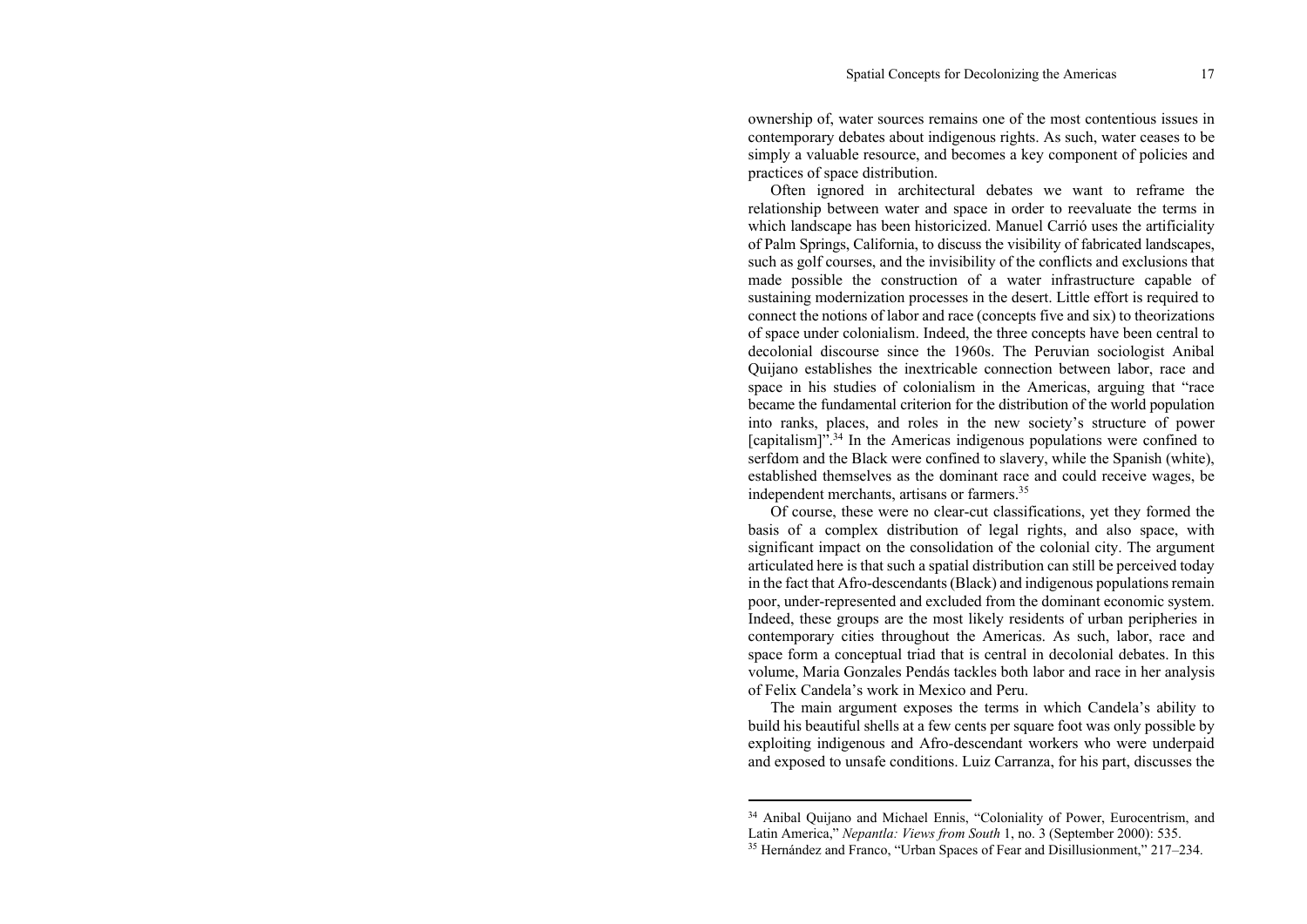#### Introduction

influence of José Vasconcelos seminal book, *La Raza Cósmica*, on Mexico's early twentieth-century avant-garde movements. The book argues that Americans are mixed-race, while retaining the notion that the benefits of miscegenation are principally found in the elimination of darker skin tones. Finally, gender (concept seven) offers an opportunity to expand debates that have been dominated by western academia. While gender has offered a tremendous opportunity to address disparities between men and women, and has also enabled the theorization of LGBTQ+ subjects, it has remained firmly embedded in the western scholarly tradition.

The Bolivian sociologist, Indigenous Rights activist and author Silvia Rivera Cusicanqui, has been a fierce critic of gender theorizations which suggest that the oppression of women has universal characteristics, having the same effects on women across all cultures around the world.<sup>36</sup> As such, gender discourse "colonizes women", depoliticizing gender –as well as race, and class– struggles in the different parts of the Americas. The chapter by Raksha Vasudevan touches precisely on the intersectionality of gender and race when discussing the spatial negotiations of a transgender Black woman in an informal settlement in Santo Domingo. It is worth noticing, however, that gender discourse has failed to engage LGBTQ+ question in relation to indigenous populations. While there is a growing literature on the intersection between LGBTQ+ and the African diaspora in the Americas, the intersection with Indigenous peoples remains largely unexplored.

The special dimension of this aspect of the debate is less tangible but no less significant for we speak about the existence of a geopolitics that excludes the experiences and realities of certain groups, who remain peripheral to academic discourse. As such, in this book we do not intend to reconceptualize space. Instead, the essays in this volume approach the concept of space decoloniality, that is, they highlight the power relations, and social exclusions, inherent in the concept of space as it is used in architectural discourse. In order to approach the concept of space decoloniality we draw on a central tenet in decolonial theory: "decolonial thinking." Considering that one of the main challenges of the decolonial agenda is to decolonize knowledge, to do "justice against the epistemicide" of colonialism and coloniality –to use de Sousa Santos words– it is essential that we confront the neutrality inherent in modern (as well as modernist and modernizing) conceptualizations of space.

<sup>36</sup> Silvia Rivera Cusicanqui, *Ch'ixinakax utxiwa. On Practices and Discourses of Decolonisation*, trans. Molly Geidel (London: Polity, 2020). Cusicanqui refers both to the differences between, and specificities of, female experiences, as well as feminist discourses and practices, in Central America the Andes.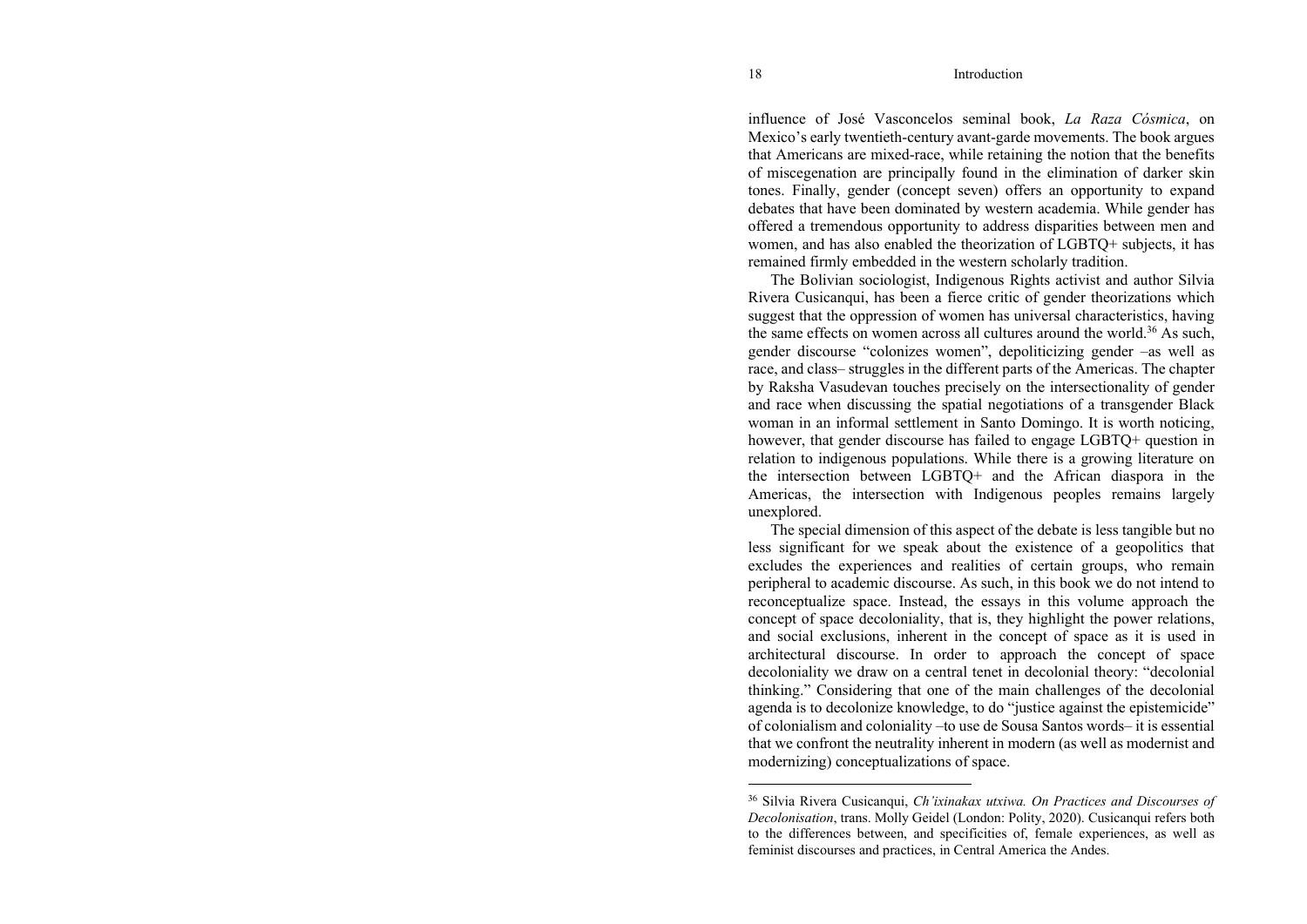### **References**

- Anzaldúa, Gloria. *Borderlands/La Frontera: The New Mestiza*. San Francisco: Aunt Lute books, 1987.
- Bhabha, Homi K. *The location of culture*. Routledge, 2012.
- Carranza, Luis E. and Fernando Luiz Lara. *Modern Architecture in Latin America: Art Technology and Utopia.* Austin: The University of Texas at Austin, 2015.
- Cardinal-Pett, Clare. *A History of Architecture and Urbanism in the Americas.* New York: Taylor and Francis, 2016.
- Castro-Gómez, Santiago. *Crítica de la razón Latinoamericana*. Bogotá: Universidad Javeriana, 2017 (1996).
- Cusicanqui, Silvia Rivera. *Ch'ixinakax utxiwa. On Practices and Discourses of Decolonisation*. Translated by Molly Geidel. London: Polity, 2020.
- Dussel, Enrique. "Beyond Eurocentrism: The World-System and the Limits of Modernity." In *The Cultures of Globalization*, edited by Fredric Jameson and Masao Miyoshi, 3-31. Durham: Duke University Press, 1998.
- Dussel, Enrique. *Filosofías del Sur: Descolonización y Transmodernidad*. Mexico: Akal, 2015.
- Escobar, Arturo. *Encountering Development: The Making and Unmaking of the Third World*. Princeton: Princeton University Press, 2011.
- Fanon, Franz. "In the Caribbean, Birth of a Nation." In *Franz Fanon: Alienation and Freedom*, edited by Jean Khalfa and Robert J. C. Young, 583-590. London: Bloomsbury, 2015 [1958].
- Fernández, Roberto. *El laboratorio americano: Arquitectura, Geocultura y Regionalismo*. Madrid: Biblioteca Nueva, 1998.
- Grosfoguel, Ramón. "Decolonizing Post-Colonial Studies and Paradigms of Political-Economy: Transmodernity, Decolonial Thinking, and Global Coloniality." *Transmodernity: Journal of Peripheral Cultural Production of the Luso-Hispanic World* 1, no. 1 (2011): 1-36. https://doi.org/10.5070/T411000004.
- Hernández, Felipe. *Beyond Modernist Masters: Contemporary Architecture in Latin America.* Basel; Birkhäuser, 2010.
- Hernández, Felipe. "Dynamic identities and the construction of transcultural architectures" (PhD Thesis, University of Nottingham, 2003). http://eprints.nottingham.ac.uk/11323/1/289076.pdf.
- Hernández, Felipe. "(In)Visibility, Poverty and Cultural Change in Latin American Cities," *Harvard Design Magazine* 34, no. 2 (Fall/Winter 2011): 66-75.